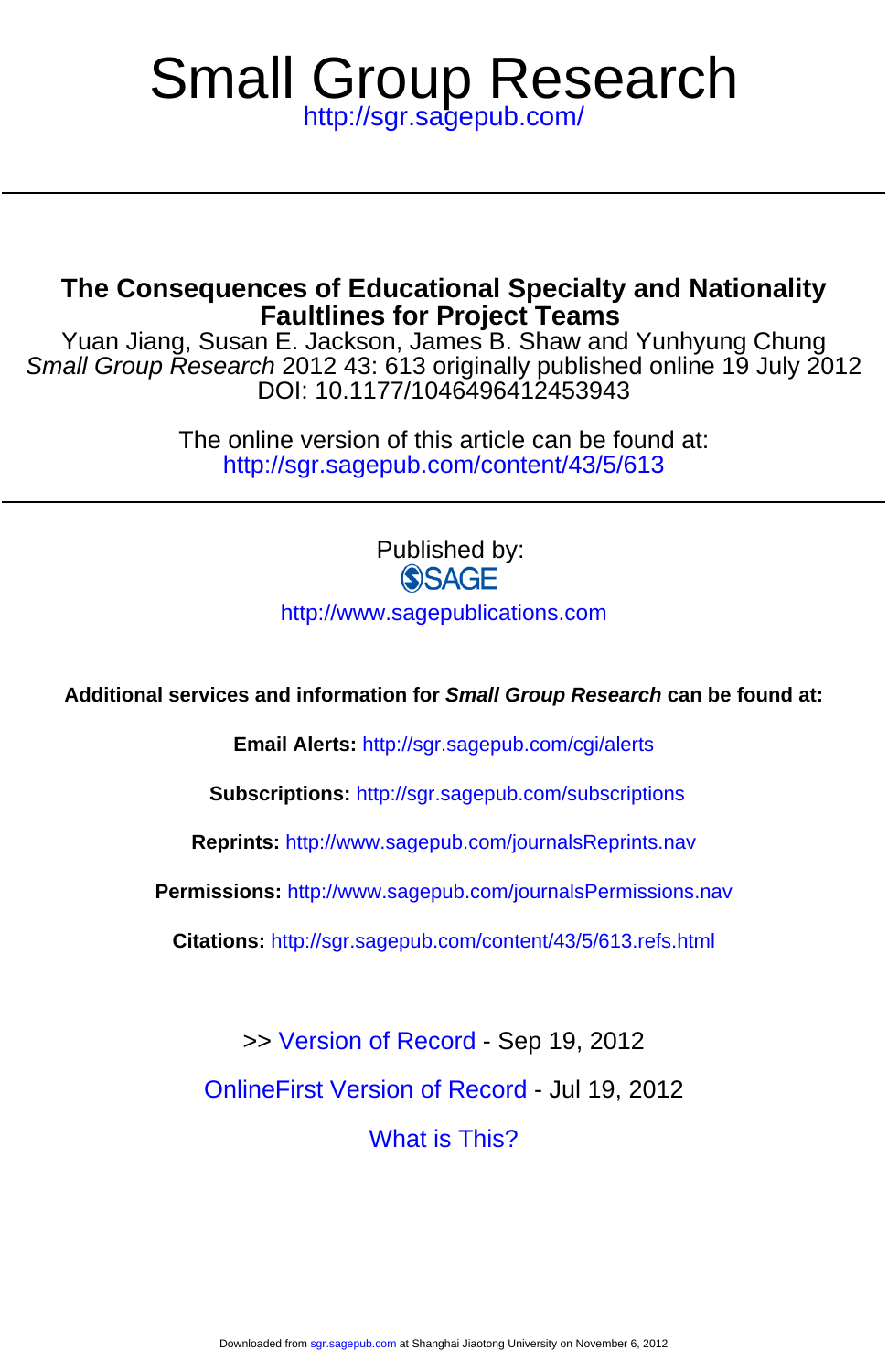**The Consequences of Educational Specialty and Nationality Faultlines for Project Teams**

Small Group Research 43(5) 613–644 © The Author(s) 2012 Reprints and permission: sagepub.com/journalsPermissions.nav DOI: 10.1177/1046496412453943 http://sgr.sagepub.com



## Yuan Jiang<sup>1,2</sup>, Susan E. Jackson<sup>3,4</sup>, **James B. Shaw5 , and Yunhyung Chung6**

#### **Abstract**

This study examines the effects of educational specialty and nationality faultline strength on the team processes of task-relevant information sharing and social interactions and subsequent team performance using data from 308 individuals working in 50 student project teams. We found that educational specialty faultline strength negatively predicted task-relevant information sharing, and that nationality faultline strength negatively predicted off-task social interactions. Furthermore, task-relevant information sharing enhanced team performance and heightened identity salience. The theoretical and practical implications of our findings are discussed.

#### **Keywords**

faultline, diversity, team

1 Indiana University-Purdue University Fort Wayne, Fort Wayne, IN, USA

 $^2$ Antai College of Economics and Management, Shanghai Jiao Tong University, Shanghai, China

<sup>3</sup>Rutgers University, Piscataway, NJ, USA

 $^4$ Lorange Institute of Business-Zürich, Switzerland

5 Bond University, Robina, Queensland, Australia

6 University of Idaho, Moscow, ID, USA

#### **Corresponding Author:**

Yuan Jiang, Indiana University-Purdue University Fort Wayne, 2101 E. Coliseum Blvd., Neff 288, Fort Wayne, IN 46805, USA Email: yuanjiang8@gmail.com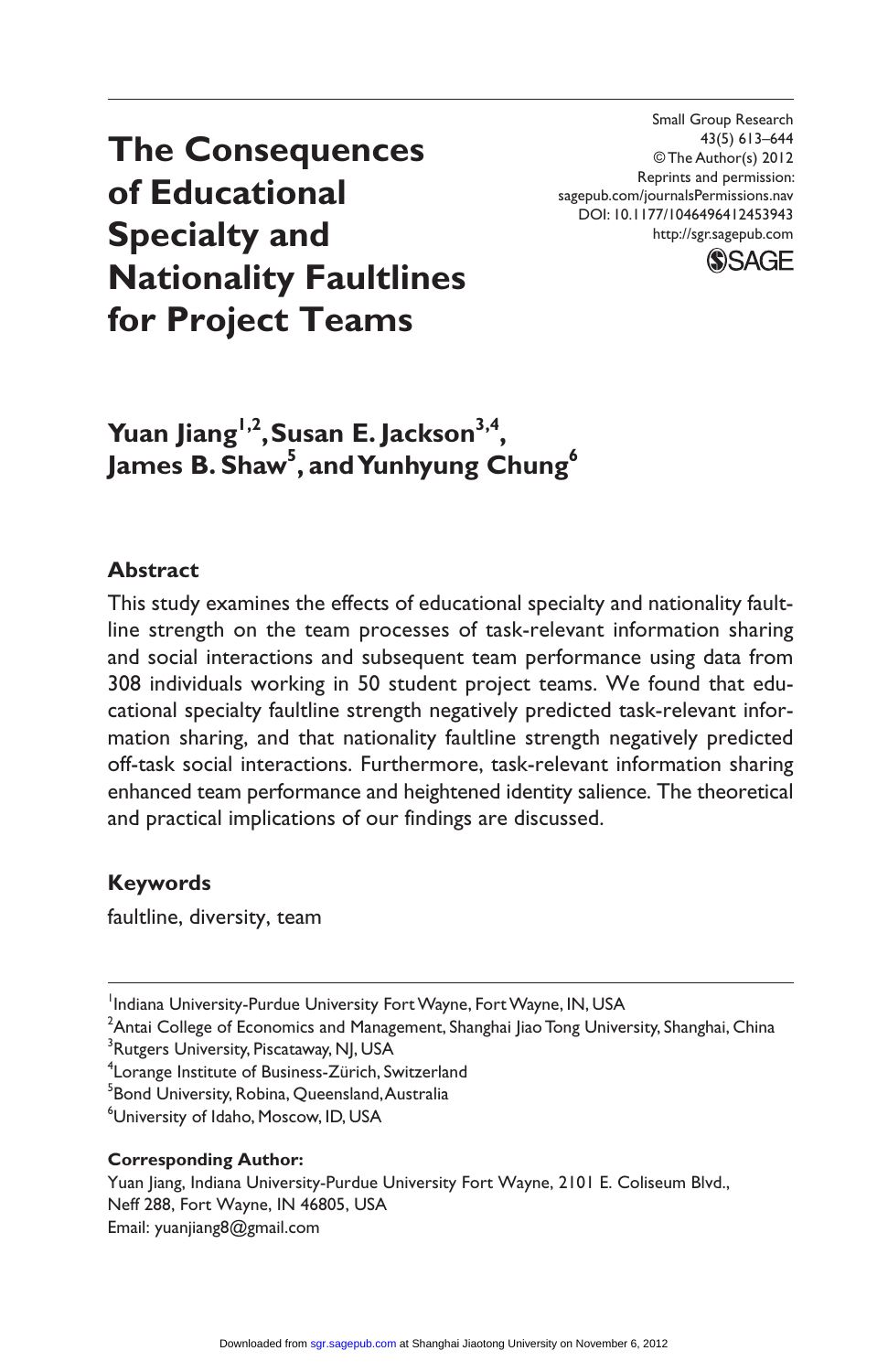A large body of research on group diversity has found that it has important implications for group functioning and performance in organizations (Horwitz & Horwitz, 2007; Williams & O'Reilly, 1998). However, this research has been criticized for relying on one-dimensional diversity indicators, which may cause researchers to overlook the combined and interactive effects of multiple dimensions of diversity (Jackson, Joshi, & Erhardt, 2003; Van Knippenberg & Schippers, 2007). In the real world, people typically perceive themselves as members of multiple social groups, and they consider these group memberships simultaneously when forming relationships (Crisp & Hewstone, 2007; Kramer, 1991). Reflecting this perspective, Lau and Murnighan (1998) suggested that an alignment of multiple demographic attributes determines social categorization and intergroup relationships within a team. In particular, when multiple attributes coincide with one another, strong *faultlines* may form that divide a team into salient subgroups. On the contrary, when multiple attributes *crosscut* one another (weak faultlines; Brewer & Miller, 1984), it may be difficult to categorize members into distinct subgroups (Crisp & Hewstone, 2007; Urban & Miller, 1998). Because strong faultlines increase the likelihood of within-subgroup cohesion and identification and between-subgroup discrimination, they may increase conflicts and disrupt social relationships among subgroups within a team (Lau & Murnighan, 1998).

The notion of faultlines is theoretically appealing and has attracted much recent research interest. The findings, however, often show unclear patterns of effects (van Knippenberg & Schippers, 2007). For example, although most studies show that faultlines disrupt group functioning and performance (e.g., Homan et al., 2008; Li & Hambrick, 2005; Molleman, 2005; Rico, Molleman, Sanchez-Manzanares, & Van der Vegt, 2007), some studies show positive effects (e.g., Lau & Murnighan, 2005), or curvilinear effects (e.g., Gibson & Vermeuleon, 2003; Thatcher, Jehn, & Zanutto, 2003).

One reason for this inconsistency may be that previous research typically treated all individual attributes as equally important for subgroup categorization. However, the extent to which attributes affect such categorization may differ. Some attributes can become more salient than others when they are activated by relevant contextual stimuli (Lau & Murnighan, 1998; Pearsall, Ellis, & Evans, 2008). Therefore, one critical step in faultline research may be to identify which demographic attributes are salient in a given situation, and then compute the strength of relevant faultlines. For example, in a study of international teams composed of members from various regions, nationality may be a salient attribute, more salient than gender or age. Focusing on the effects of nationality-based faultlines in such teams may thus provide researchers more insights on how team dynamics unfold than would focusing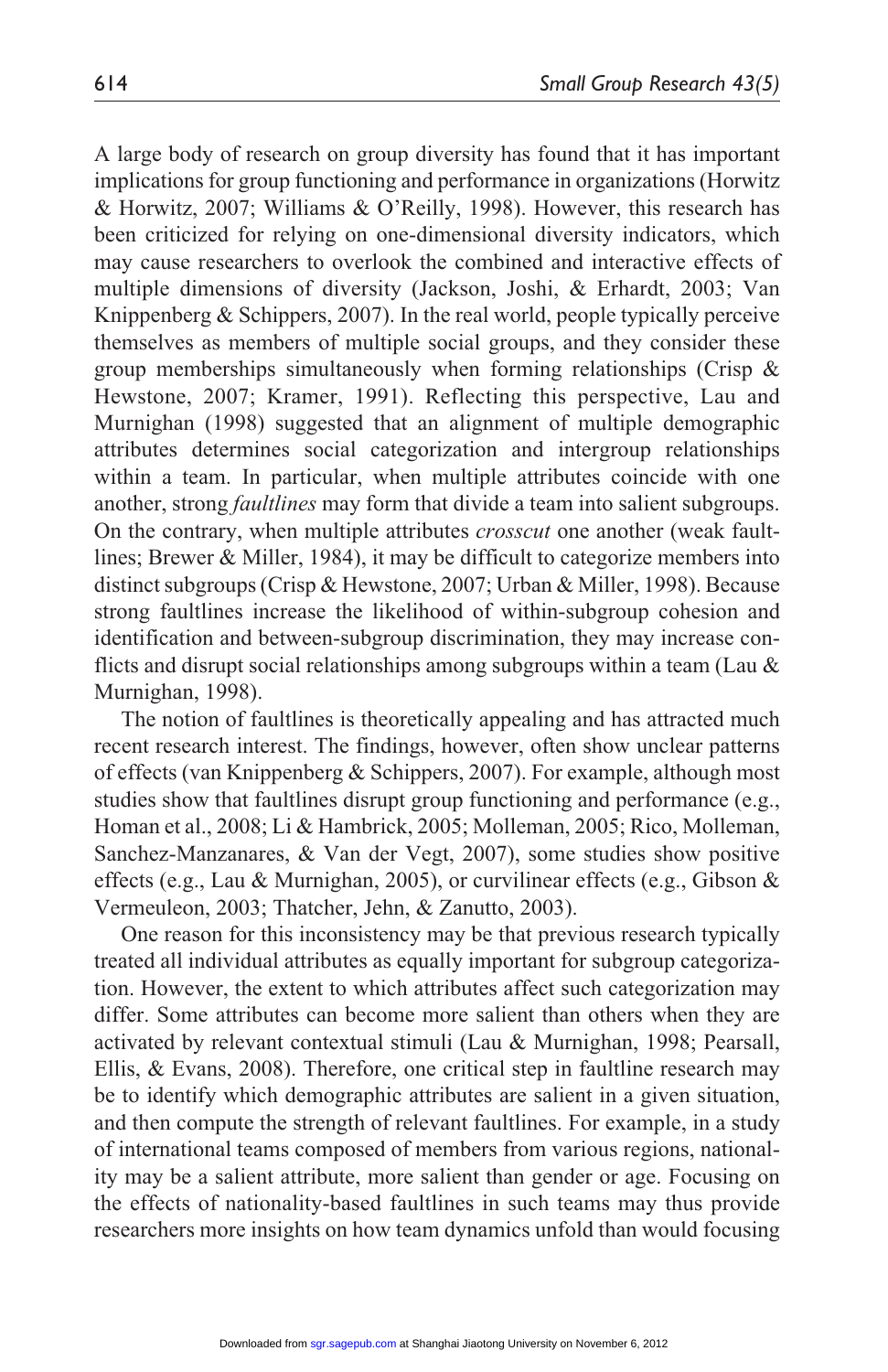

**Figure 1.** Summary of hypotheses relating team faultlines, processes, and outcomes

on faultlines that reflect such general demographic attributes as gender or age (Earley & Mosakowski, 2000; Li & Hambrick, 2005; Polzer, Crisp, Jarvenpaa, & Kim, 2006). Similarly, when working on a team project for which different kinds of expertise are expected from different members, educational and/or functional specialties often take center stage, making it important to focus on interactions among subgroups based on those qualities (Phillips & Lord, 2006; Rico et al., 2007; Sawyer, Houlette, & Yeagley, 2006).

In the current study, we focused on nationality and educational specialty faultlines in international student project teams. This type of team, comprised of members of various nationalities and various kinds of expertise, may provide a context in which both nationality and educational specialty are salient compared to other personal attributes. We examined two faultlines by linking them to two different team processes, namely task-relevant information sharing and social interactions (friendship behaviors). We selected these processes because they represent different aspects of team dynamics and have rarely been investigated together in previous faultline research (cf. Phillips, Mannix, Neale, & Gruenfeld, 2004). Further, we examined whether faultlines and their resulting team processes influence the salience of team members' personal identities. Research on social categorization processes has shown when and how social group memberships, often created temporarily in laboratory experimentation, become salient and thus influence self-definitions (Ellemers, Spears, & Doosje, 2002; Oakes, 1987). It is less clear how task and social processes in naturally occurring groups influence personal identities. In this study, longitudinal observations of natural groups allowed us to investigate how faultlines affect project team processes, subsequent team performance behaviors, performance outcomes, and members' identity salience. Figure 1 presents our conceptual model.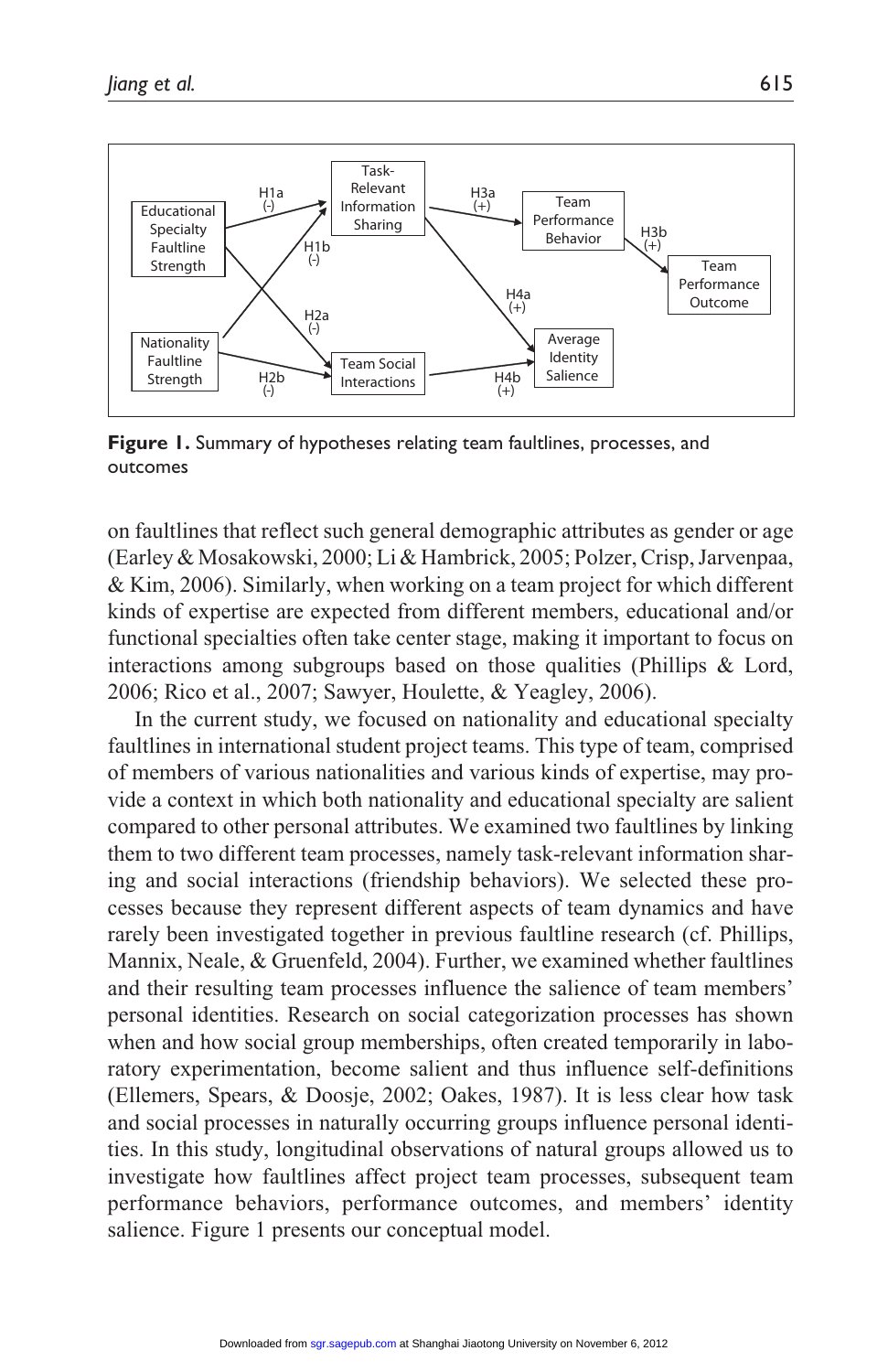## **Theory and Hypotheses**

Lau and Murnighan (1998) developed faultline theory to clarify subgroup dynamics within teams. According to the social identity perspective (Tajfel & Turner, 1986; Turner, Hogg, Oakes, Reicher, & Wetherell, 1987), people categorize themselves and others into different social groups, which then serve as sources of their social identities. An awareness of group memberships can activate interpersonal biases that favor in-group members and disfavor out-group members (Wilder, 1986). Likewise, members of a team can be categorized into different subgroups based on their social attributes. When multiple categories are convergent, that is, there are high within-subgroup similarities and high between-subgroup differences on those attributes, strong faultlines are present. These faultlines result in subgroup formation and this heightens intergroup comparison and bias (Brewer, 1979). For example, a strong gender faultline would exist in a mixed-gender team where women are similar on several other attributes (e.g., they are all young and work in human resources) and also differ from a homogeneous male subgroup (e.g., older men working on research and development). A weak gender faultline would exist in a mixed-gender team where the members of either gender were neither similar on attributes other than gender nor different from members of the other gender.

### *Faultlines and Team Processes*

Task-relevant information sharing has been one major focus for studies in group decision making (e.g., Phillips et al., 2004; Stasser & Titus, 1985). In this study, we examined both the quantity and quality of information exchange among team members. Educational specialty is a task-relevant attribute that is associated with specific types of knowledge and task perspectives (Hambrick & Mason, 1984; Hitt & Tyler, 1991). Team members with different educational backgrounds may provide access to a wider knowledge base, which can be utilized to improve the quantity and quality of information shared within teams. Realizing the potential benefits of cognitive variety, however, requires more than the mere presence of different perspectives. Team members must also believe that there is value in one another's knowledge (Cramton & Hinds, 2005). Effort must be expended to avoid misperceptions and misunderstandings, hold productive debates, and prevent negative feelings towards dissimilar others in the team (Shaw & Barrett-Power, 1998). Otherwise, team members may fail to pool their unique information (Stasser & Titus, 1985).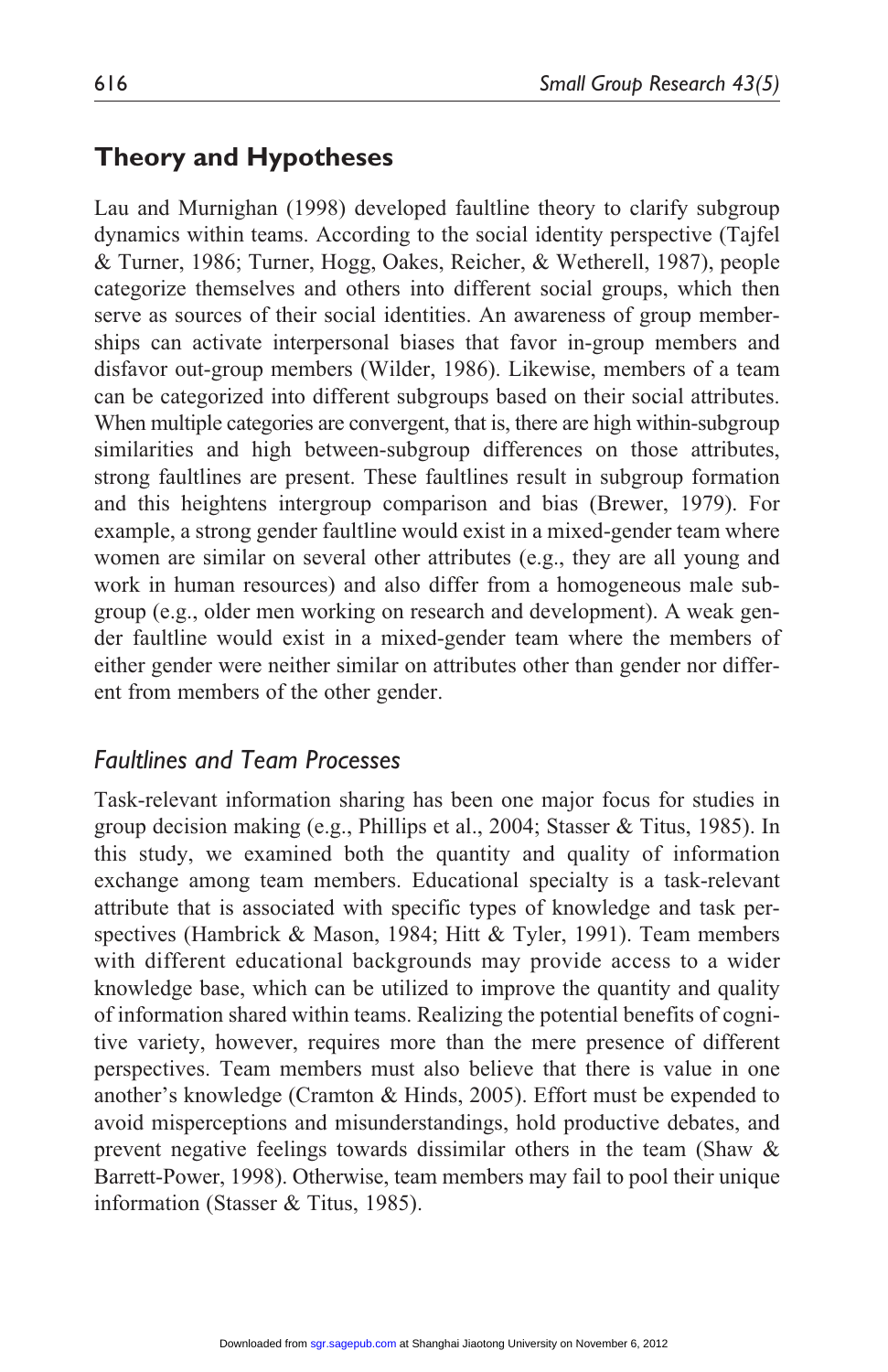We argue that educational specialty-based subgroups in a team are less likely to effectively share information when they are divided by strong faultlines—that is, differences in educational curricula converge with differences on other individual attributes. When faultlines make subgroup identities salient, members are likely to seek positive distinctiveness for their subgroups, resulting in ingroup favoritism and outgroup discrimination (Brewer, 1991). Subsequently, rather than seeking complementary information from outgroup members, ingroup members are likely to rely on one another for inputs (Abrams, Wetherell, Cochrane, Hogg, & Turner, 1990).

Previous studies have found that faultlines that split teams along educational curricula lines have destructive effects on the sharing and integration of information (e.g., Rico et al., 2007; Sawyer et al., 2006). Even though people may value different insights and perspectives from dissimilar others (Cramton & Hinds, 2005), such informational benefits are more likely to occur in situations with weak subgroup divisions (e.g., Phillips et al., 2004; Rink & Ellemers, 2010). When subgroup divisions are substantial, these potential benefits may be offset by strong faultlines that hamper team interaction processes and performance (Phillips et al., 2004; Rico et al., 2007). Therefore, we hypothesize

*Hypothesis 1a:* Educational specialty faultline strength will be negatively related to task-relevant information sharing within a team.

Faultlines formed on the basis of nationality can also have consequences for the sharing of task-relevant information among team members. National origin is a potent factor in affecting an individual's values, cognitive schema, language, and behavior (Hambrick, Davison, Snell, & Snow, 1998). It shapes the content and structure of an individual's trait hierarchy (Turner, 1985). Particularly in an international team context, nationality is likely to be more salient than other social attributes, such as gender and age, for it is a readily accessible source of categorization and often relates to interpersonal relationships and behavior (Earley & Mozakowski, 2000; Hambrick et al., 1998; Li & Hambrick, 2005). Communication between people from different national backgrounds often involves overcoming language barriers and resolving tensions and conflicts due to cultural differences (Hambrick et al., 1998). When nationality differences coincide with differences among members on other attributes, salient national subgroups can become cohesive and biased against outgroups. In this situation, information sharing may be weakened.

Empirical studies of international teams have found that strong nationality faultlines were related to communication barriers, conflicts, and behavioral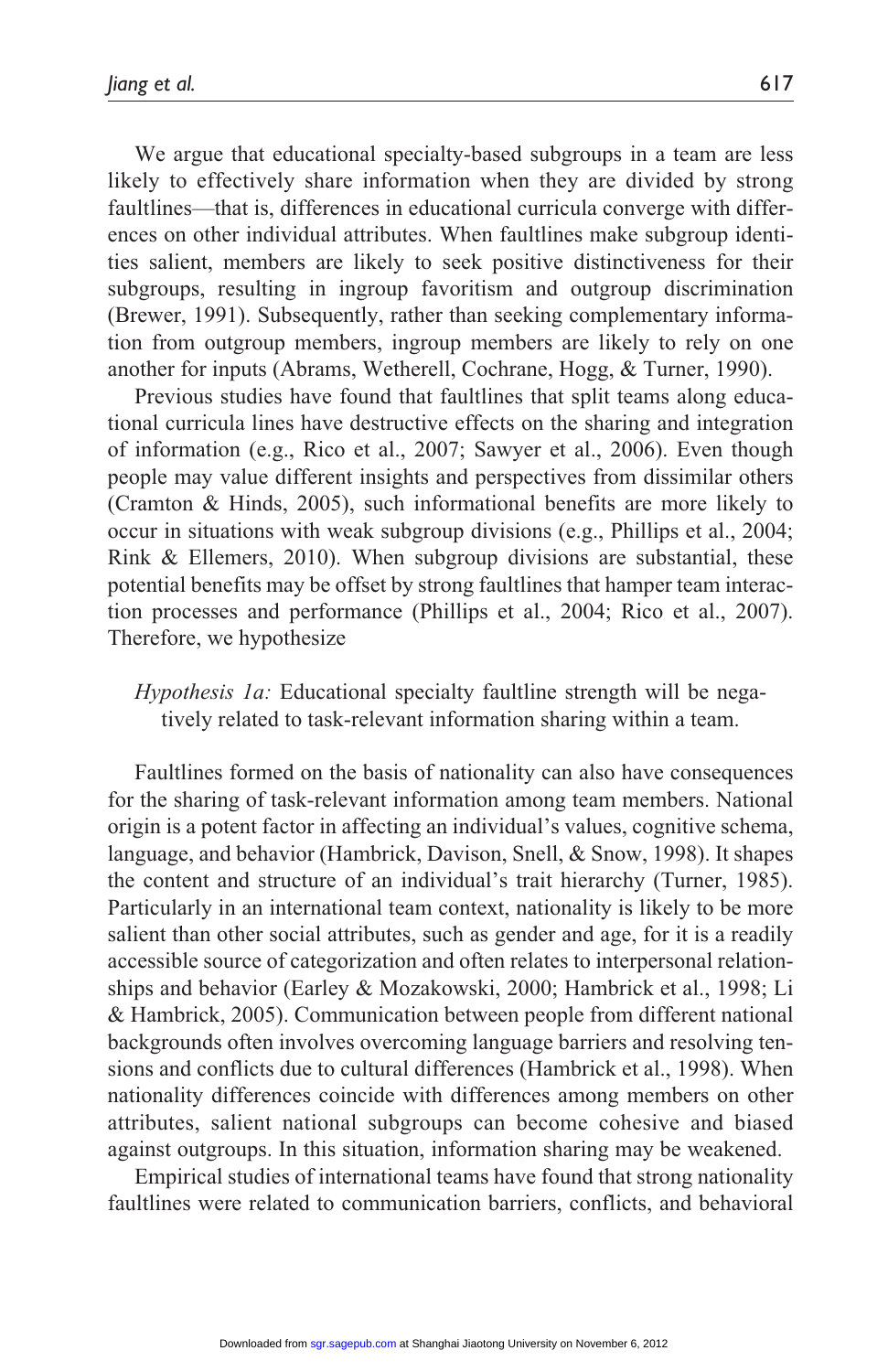disintegration, which in turn hampered performance (Earley & Mosakowski, 2000; Li & Hambrick, 2005). Thus, we propose

*Hypothesis 1b:* Nationality faultline strength will be negatively related to task-relevant information sharing within a team.

Strong task-based educational specialty faultlines also may be consequential for team social interactions, which we define as off-task behavior among team members. Because they can make it hard to communicate and reach consensus, differences based on such attributes as educational specialty can dampen satisfaction with the team and reduce members' motivation to sustain social relationships with one another (Katz & Kahn, 1978; O'Reilly, Caldwell, & Barnett, 1989). These problems are likely to be exacerbated when educational specialties align with other personal attributes (Rico et al., 2007). Reflecting the principle of social homophily, people often choose similar members with whom to interact and befriend (McPherson & Smith-Lovin, 1987). Perceived similarity is a well-established predictor of liking and social interactions (Byrne, 1971). Therefore, we propose

*Hypothesis 2a:* Educational specialty faultline strength will be negatively related to team social interactions.

The same logic applies to nationality faultlines. Holding separate world views and steeped in different cultures, people from different nations may find it challenging to understand each other and accept one another's values and beliefs. Furthermore, language barriers tend to impede communication, which can further accentuate social categorizations based on nationality. Consistent with this view, research on faultlines has found that teams with strong nationality subgroups typically experience reduced trust and increased hostility (Earley & Mosakowski, 2000; Polzer et al., 2006). Therefore, we predict that nationality faultlines will impede social interactions among team members. Specifically,

*Hypothesis 2b:* Nationality faultline strength will be negatively related to team social interactions.

## *Team Processes and Team Performance Behaviors and Outcomes*

Through information sharing, team members can establish a transactive memory system—a shared awareness of who knows what within their teams.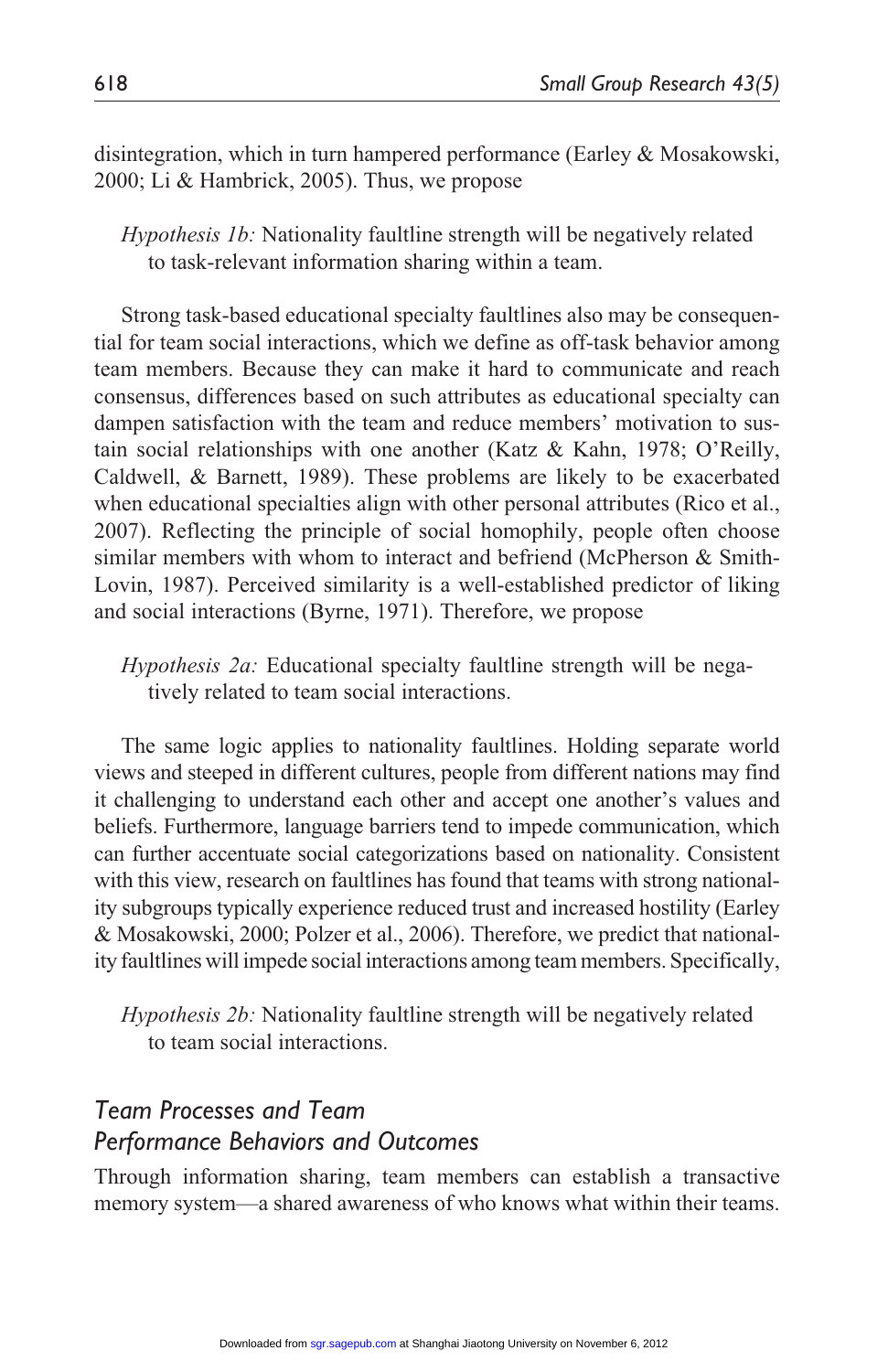This may facilitate their work in many ways (see DeChurch & Mesmer-Magnus, 2010; Moreland, 1999). For example, they can better locate resources, make better plans, coordinate activities more effectively, and solve more quickly and easily any problems that arise. We refer to behaviors such as these, which are directly relevant to performing team tasks, as team performance behaviors. We differentiate between such penultimate performance behaviors and the ultimate outcome of team performance on the task. Effective performance behaviors should be predictive of subsequent performance outcomes (Mathieu, Maynard, Rapp, & Gilson, 2008). Thus, we propose the following two hypotheses:

- *Hypothesis 3a:* Task-relevant information sharing will be positively related to team performance behaviors, such as the effective use of resources and implementation of decisions.
- *Hypothesis 3b:* Team performance behaviors, such as the effective use of resources and implementation of decisions, will be positively related to team performance outcomes.

### *Team Processes and Identity Salience*

Whether unique individual attributes and related identities become salient in a specific situation depends on whether contextual stimuli activate a view of the self as distinct from others in the team (Brickson, 2000). This distinctiveness can be derived from comparisons between ingroup and outgroup members (Oakes, 1987), or, in a more general way, between the self and all other members of the team (Gaertner, Sedikides, & Graetz, 1999).

Task-related information sharing and social interactions serve as contextual stimuli by providing opportunities to exchange idiosyncratic information, observe teammates' behaviors, and deepen one's understanding of others' values and beliefs. Through these methods, team members can gain insights into themselves and other team members, allowing them to gauge whether their personalities and attitudes are similar or different. Intensive intragroup contexts make one's personal identity more salient (Hogg & Turner, 1987) and heighten awareness of the unique self. Thus, we propose

*Hypothesis 4a:* Task-relevant information sharing will be positively related to team members' identity salience.

*Hypothesis 4b:* Team social interactions will be positively related to team members' identity salience.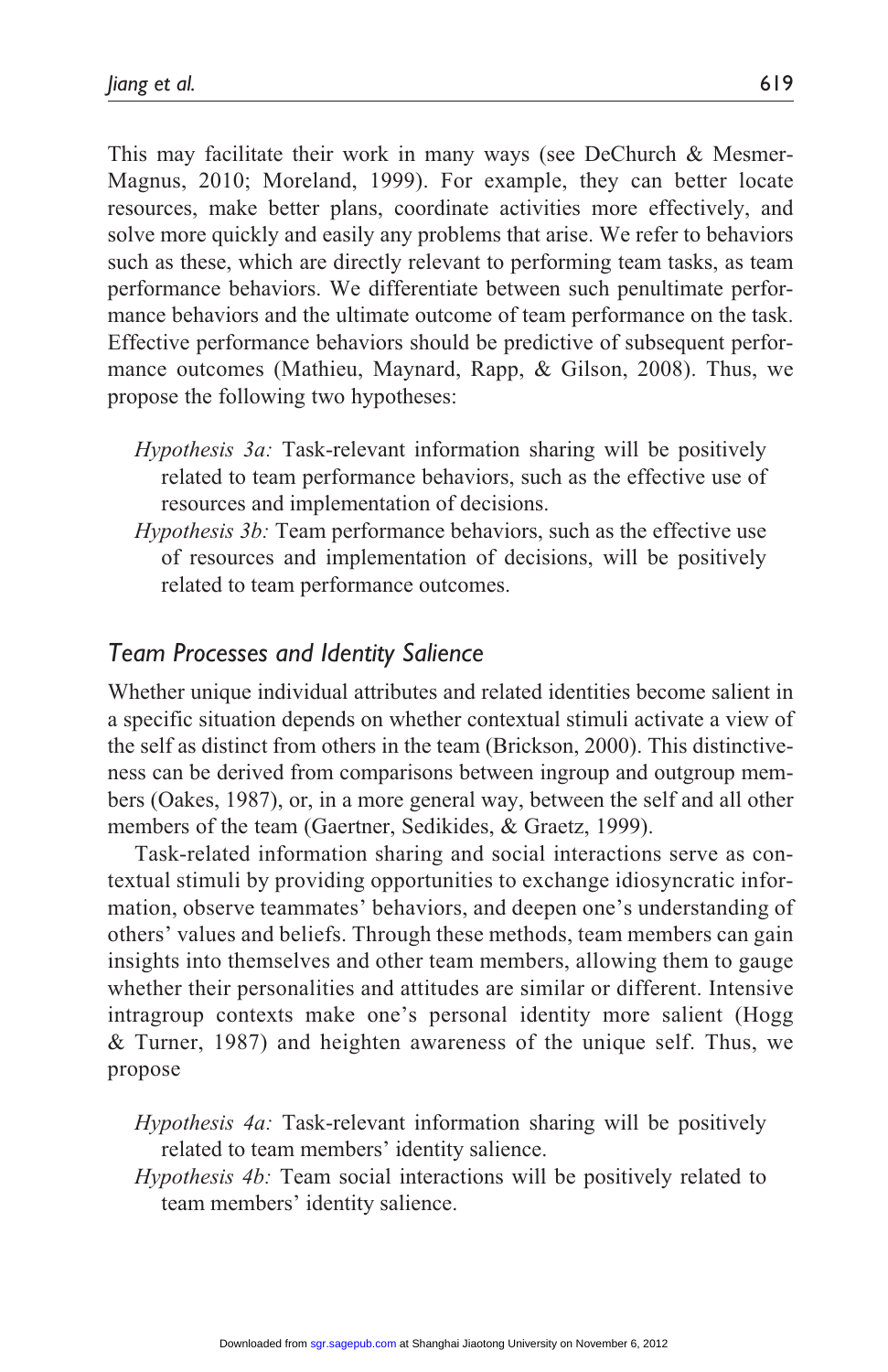## **Method**

### *Participants*

A total of 390 undergraduate students from 64 project teams were invited to participate in the study. All students were enrolled in multiple sections of an organizational behavior (OB) course at an internationally diverse university in Australia. One of the authors was involved in teaching some of the class sessions, but none of the other instructors or participants was aware of the research hypotheses in this study. Some of the course content was relevant to team diversity, but overall the course covered a wide range of OB topics, such as groupthink, conflict, and decision making. During the semester, students worked in small teams (functioning like companies) to complete a business project as part of the course requirements. These student teams had many characteristics in common with project-based teams in organizations. They represented intact, meaningful work units that had considerable autonomy. Allowing project leaders to form their teams based on members' work experiences and expertise areas also reflected the procedures used in many business settings. Much of the team functioning centered around decision making, but teams also engaged in production and/or service activities. It should be noted that the student teams, like real work teams, were sometimes formed on the basis of members' prior familiarity, which may have affected team processes and performance (Moreland, 1999). Therefore, compared with the randomly formed student teams in most laboratory studies (e.g., Lau & Murnighan, 2005; Pearsall et al., 2008), teams in our study may have had limited range of faultline strength.

We collected three surveys and retained only teams with a response rate from members of 50% or higher. The final sample included 308 individual team members in 50 teams. Respondents' age ranged from 16 to 35 years, with an average age of 20.72 ( $SD = 2.94$ ). Fifty-nine percent of the participants were male. Their average college education experience (measured as number of courses completed) was  $12.83$  ( $SD = 8.20$ ). The average team size was 6.16 members (*SD* = 1.02).

## *Procedure*

Following the submission of student "résumés" in the first week of class, instructors "hired" a CEO for each team on the basis of his or her likely ability and motivation to lead a class project. These hiring decisions were based on several measures, including grade point average (GPA), prior experience as a team leader in other courses, leadership in extracurricular organizations,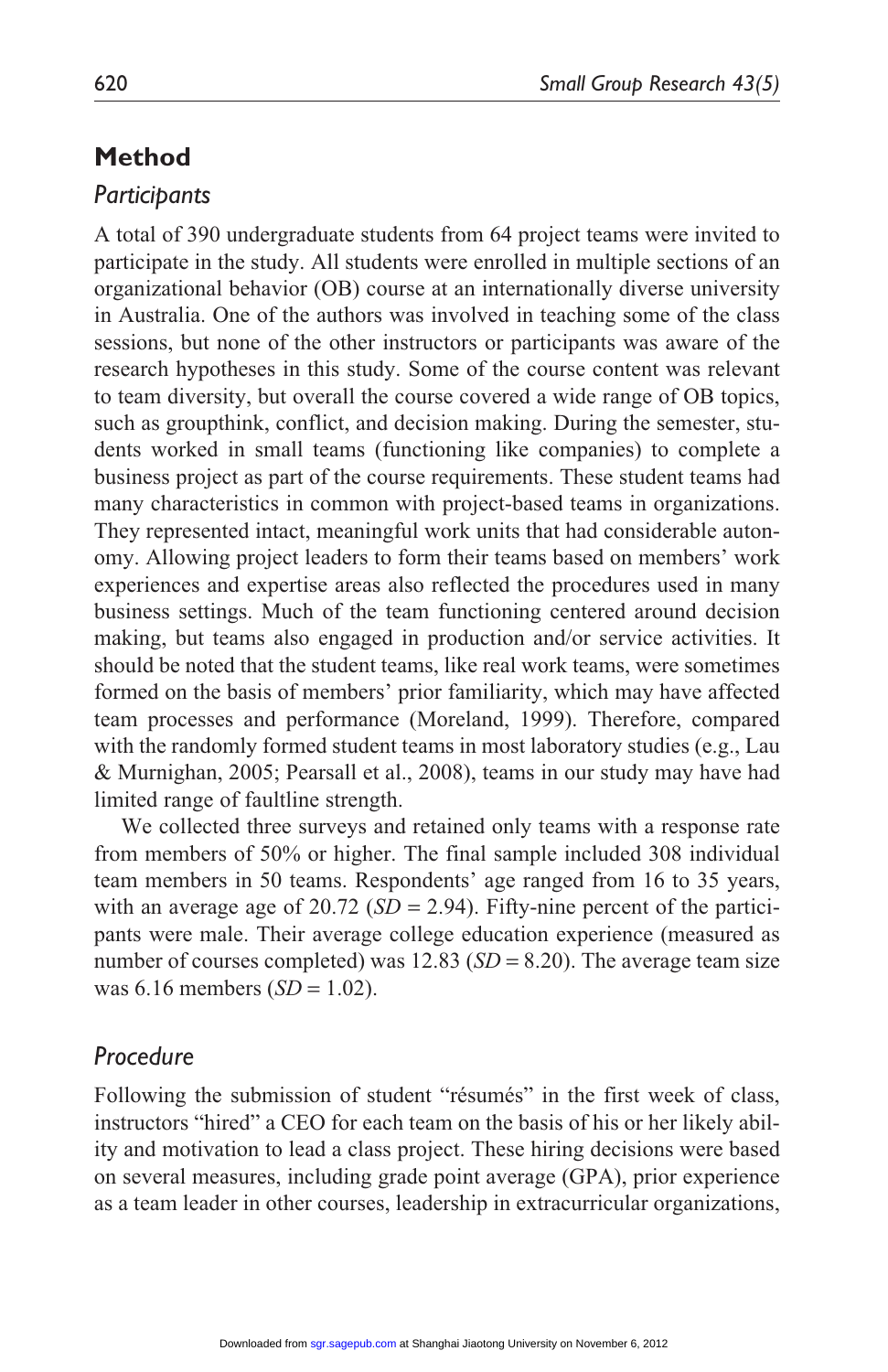and work experience. The CEOs were reminded of the liabilities of working with friends and the benefits of working in a diverse group. Then, they were asked to select company members from among the remaining student résumés. Each company developed an idea to provide a product or service, wrote a business plan for that idea, and then executed the plan. Instructors reviewed the plans and monitored each team's activities, to maintain some quality control. However, all venture capital, profits, and losses were the responsibility of the teams. Teams' financial results varied widely, ranging from losses as high as \$2,500 (AUD) to profits as high as \$10,000 (AUD). Team projects included fashion shows, golf tournaments, and such products as wine, apparel, food, and so on.

We collected data at four points in time. At Time 1 (2nd week of the semester), we obtained self-reports of individual attributes, which were used to assess faultlines (371 returned surveys; 95% response rate). At Time 2 (5th week of the semester), we collected self-reports of task-relevant information sharing and social interactions (352 returned surveys; 90% response rate). At Time 3 (10th week of the semester), we obtained members' evaluations of team performance behaviors and identity salience (315 returned surveys; 81% response rate). Finally, at Time 4 (13th week of the semester) we obtained the instructors' grades of the team project reports. We included only teams with at least one piece of individual attribute data for 75% or more of the team members (because the program we used calculates faultline scores only for teams with a response rate of 75% or greater), and responses on all of the other surveys from 50% or more members of the team.

A one-way analysis of variance that compared teams with high response rates to those that were removed from our final analyses indicated that there were no differences in such team characteristics as size, proportion of males, years of education, or any other measures. We also conducted analyses based on teams with 60% and 75% response rates or greater, respectively. All of the analyses yielded similar patterns of results. Therefore, we report here the results for the sample of 50 teams based on a 50% response rate.

#### *Measures*

*Faultline strength*. Educational specialty faultline strength and nationality faultline strength were calculated using the program developed by Chung, Shaw, and Jackson (2006), which is based on Shaw's (2004) algorithm (see Shaw, 2004 for a detailed description; see Choi and Sy, 2010, Kunze & Bruch, 2010, and Sawyer et al., 2006, for applications). Compared to other measures (e.g., Thatcher et al.'s, 2003, *Fau* index), Shaw's measure reflects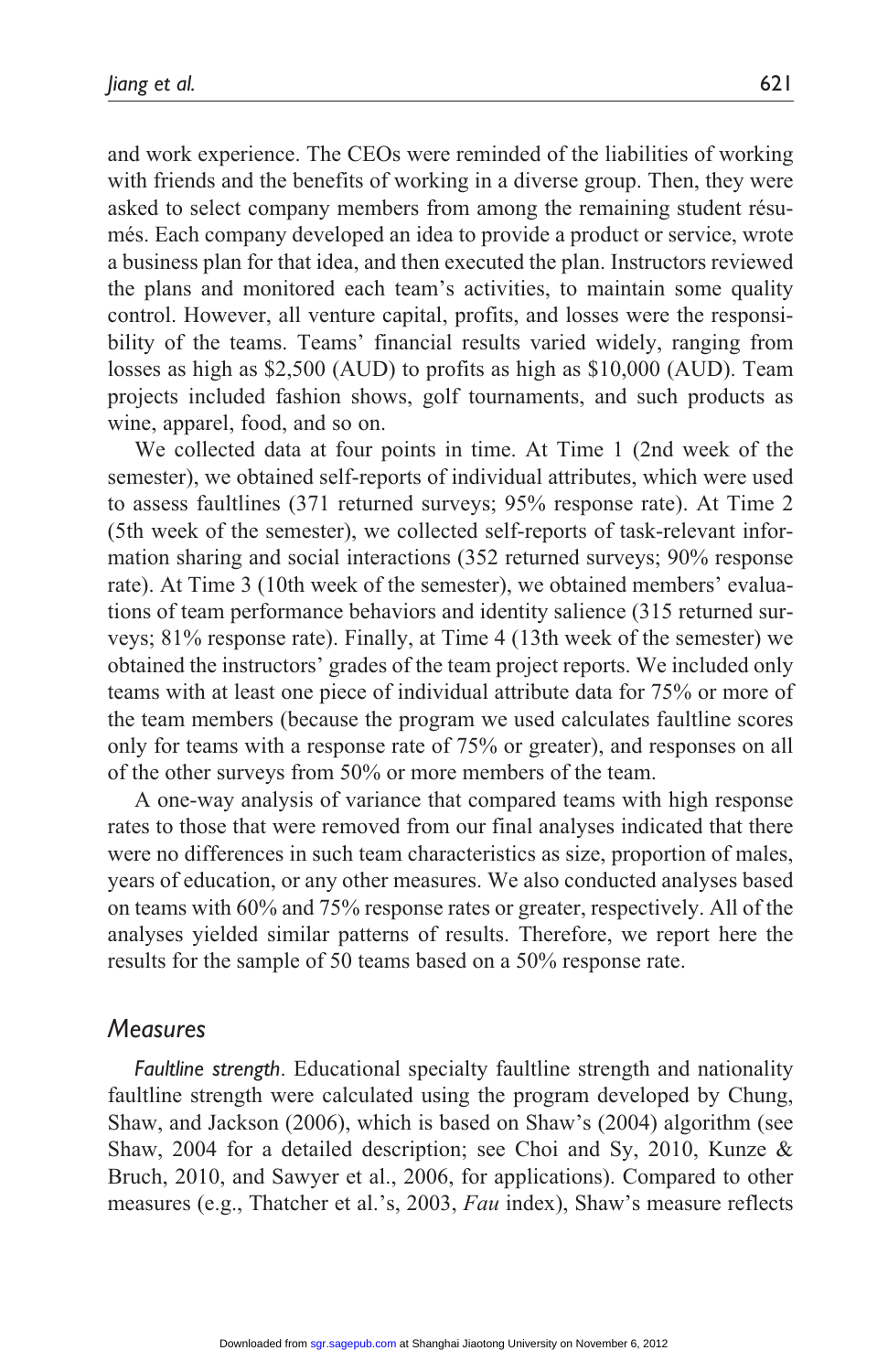the extent to which subgroups based on one defining attribute are internally homogeneous on other attributes, and different from one another on these attributes. The final faultline strength was the product of within-subgroup alignment and the reciprocal of cross-subgroup alignment in attributes. In this study, besides educational specialty and nationality, we included in our faultline measures, gender, age, and education level, because these are generally important demographic attributes relating to student group processes (Jackson et al., 2003).

The calculation of, for example, nationality faultline strength started by assigning members to subgroups based on the defining attribute (i.e., nationality). The algorithm then computed both within-subgroup similarity and between-subgroup difference on other relevant attributes (i.e., gender, age, education level and specialty). A relatively strong nationality faultline would be present in a team if members of nationality-based subgroups were both internally homogeneous in terms of gender, age, education level and specialty, and dissimilar from team members of other nationality subgroups on these attributes.

In this study, we had five categories of nationality: Australia/New Zealand (48%), United States (10%), European Union (15%), Asia (25%), and other countries/regions (2%). Educational specialty included five categories: business (53%), humanities/social sciences (20%), law (2%), information technology  $(2\%)$ , and multiple majors  $(23\%)$ . Gender was coded as male  $(=1)$ versus female (=2). Because Shaw's (2004) algorithm requires categorical data, we coded age into three categories: less than 20 (41%), 20-25 (50%), and older than 25 (9%). Because the normal course load at the university was four courses per semester, we coded education level (measured as amount of college courses completed) into six categories: less than 5 (14%), 5 to 8 (31%), 9 to 12 (22%), 13 to 16 (12%), 17 to 20 (9%), and greater than 20 courses (12%). It should be noted that although Shaw's measure takes into account the number and size of categories for each attribute used to calculate faultline strength, it does not differentiate among the levels of salience of each category. That is, subgroups with smaller numbers of people may be more salient than larger subgroups.

*Task-relevant information sharing*. We developed ten items specifically to assess the quality and quantity of information sharing during the team project work. Items (see Table 1) were rated using a scale that ranged from 1 (strongly disagree) to 6 (strongly agree). We conducted a principal components analysis with varimax rotation to check its dimensionality and found only one factor with an eigenvalue greater than one. Coefficient alpha for these items was .86.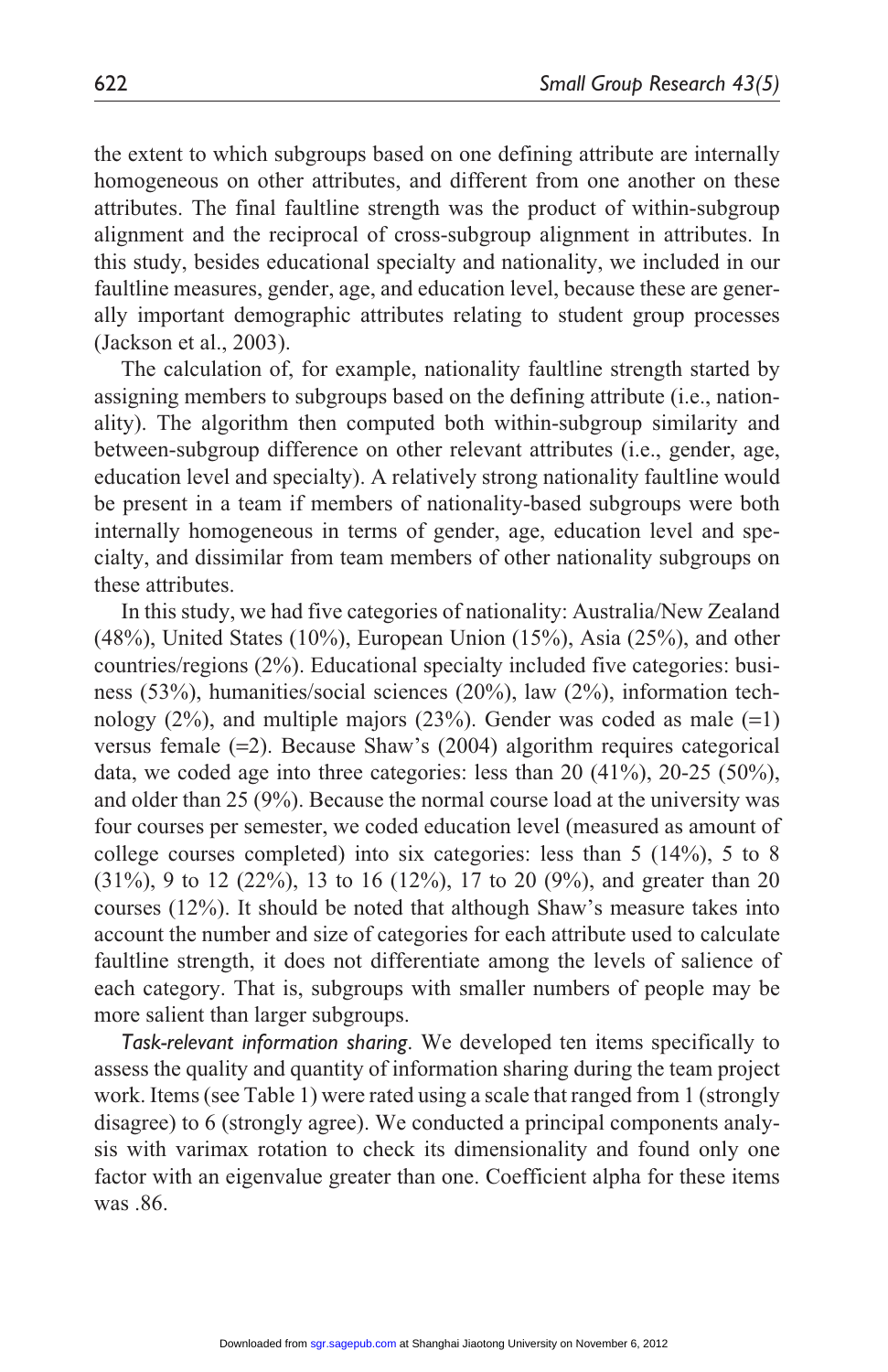|                                                                                                                                                | Team                                             |                                         |                                      |                                  |  |  |  |
|------------------------------------------------------------------------------------------------------------------------------------------------|--------------------------------------------------|-----------------------------------------|--------------------------------------|----------------------------------|--|--|--|
| Items                                                                                                                                          | Task-relevant<br>information<br>sharing (Time 2) | Team social<br>interactions<br>(Time 2) | performance<br>behaviors<br>(Time 3) | Identity<br>salience<br>(Time 3) |  |  |  |
| When the group works<br>together, almost<br>everyone brings great<br>ideas to help deal with<br>whatever task we face.                         | .796                                             | 167.                                    | .204                                 | . I 28                           |  |  |  |
| We maintain a high<br>exchange of ideas in<br>our group.                                                                                       | .730                                             | .157                                    | .246                                 | .114                             |  |  |  |
| At group meetings,<br>members regularly<br>bring with them enough<br>information for us to be<br>able to make decisions<br>and solve problems. | .727                                             | .140                                    | .061                                 | .096                             |  |  |  |
| When the group faces<br>a problem, members<br>always have lots of<br>ideas that we can use<br>to solve it.                                     | .725                                             | .022                                    | .207                                 | .007                             |  |  |  |
| When discussing an issue,<br>group members provide<br>plenty of information<br>to help in making a<br>decision.                                | .702                                             | .100                                    | .276                                 | $-.005$                          |  |  |  |
| We can almost<br>always count on the<br>information provided<br>by group members to<br>be accurate and useful.                                 | .696                                             | .064                                    | .237                                 | $-.004$                          |  |  |  |
| When the group faces<br>a problem, the ideas<br>some members have<br>for solving it are often<br>pretty stupid. (reverse-<br>scored).          | .593                                             | .136                                    | .021                                 | .098                             |  |  |  |

#### **Table 1.** Results of Principal Component Analyses of Team Processes and **Outcomes**

*(continued)*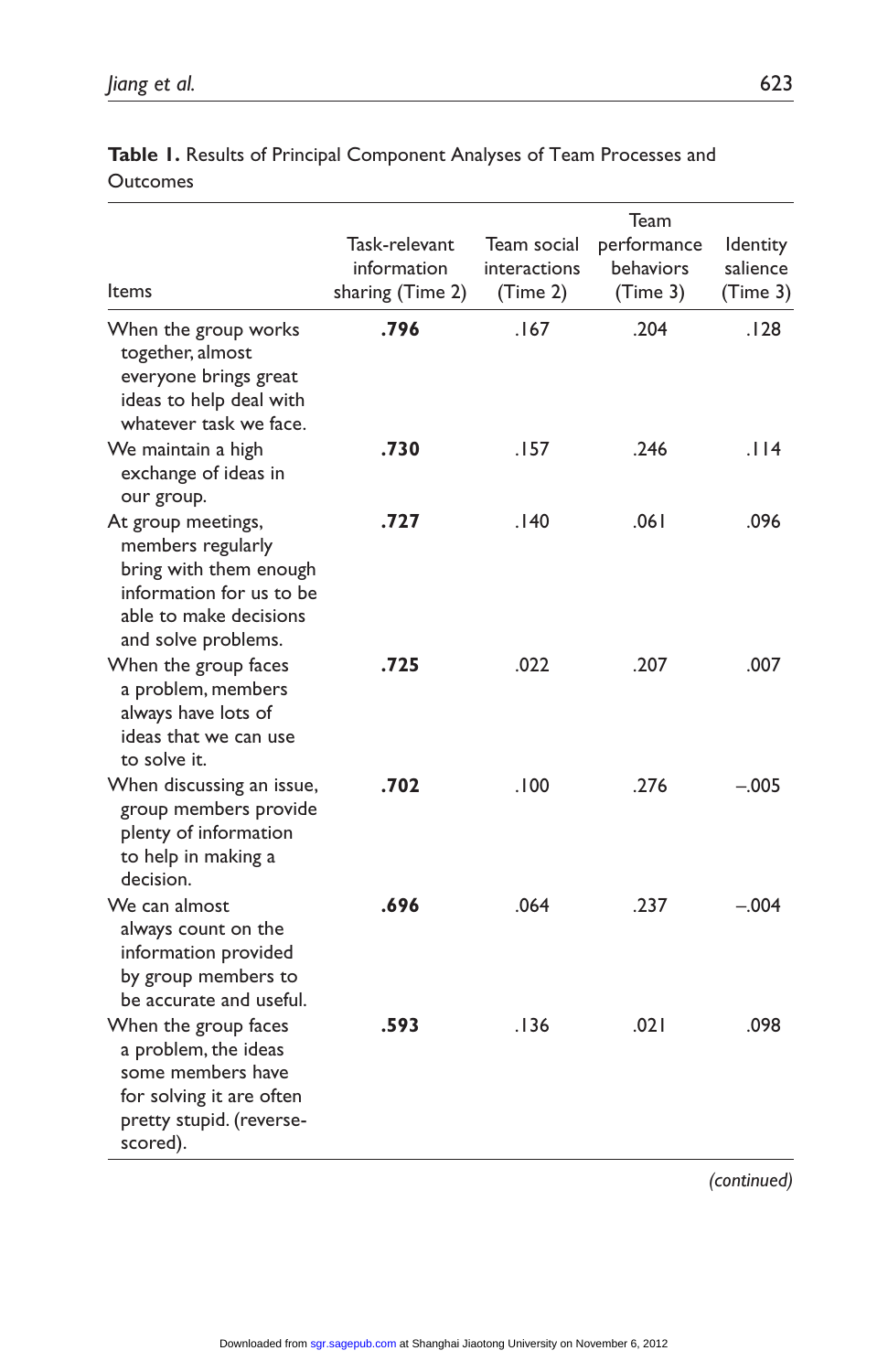| Items                                                                                                                                                    | Task-relevant<br>information<br>sharing (Time 2) | Team social<br>interactions<br>(Time 2) | Team<br>performance<br>behaviors<br>(Time 3) | <b>Identity</b><br>salience<br>(Time 3) |
|----------------------------------------------------------------------------------------------------------------------------------------------------------|--------------------------------------------------|-----------------------------------------|----------------------------------------------|-----------------------------------------|
| There are only one or<br>two members in the<br>group who have useful<br>ideas about the group<br>project. (reverse-<br>scored).                          | .557                                             | .251                                    | .169                                         | .116                                    |
| Our group members<br>rarely party together.<br>(reverse-scored)                                                                                          | .039                                             | .847                                    | .053                                         | .117                                    |
| Members of our group<br>do not stick together<br>outside of class and<br>class-related activities.<br>(reverse-scored)                                   | .170                                             | .784                                    | .106                                         | $-.006$                                 |
| Our group members<br>would like to spend<br>time together once the<br>semester ends.                                                                     | .319                                             | .686                                    | .071                                         | .063                                    |
| Members of my group<br>would go out alone<br>rather than get<br>together as a group for<br>a social event. (reverse-<br>scored)                          | .198                                             | .619                                    | .162                                         | $-.151$                                 |
| Once our group has<br>made a decision, we<br>implement the decision<br>very effectively.                                                                 | .146                                             | .151                                    | .807                                         | .088                                    |
| Our group has devised<br>a good method for<br>making sure that all our<br>work gets done well<br>and on time.                                            | .185                                             | .093                                    | .766                                         | .094                                    |
| Once the group decides<br>what needs to be done,<br>it usually takes twice as<br>long as it should for the<br>tasks to be completed.<br>(reverse-scored) | .161                                             | .145                                    | .751                                         | $-.073$                                 |

#### **Table 1. (continued)**

*(continued)*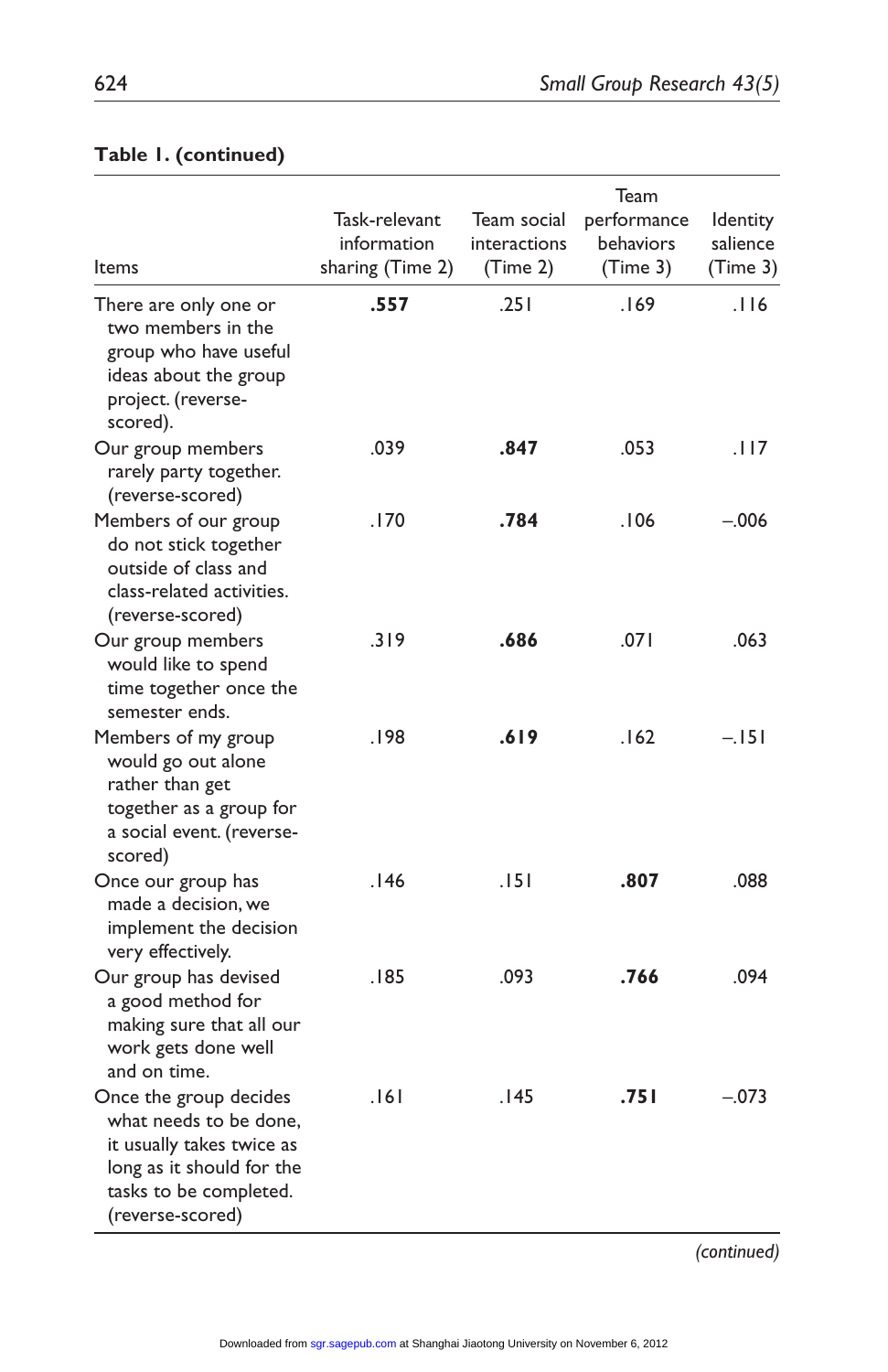#### **Table 1. (continued)**

|                                                                                                                                                                    | Team                                             |                                         |                                      |                                         |  |  |  |
|--------------------------------------------------------------------------------------------------------------------------------------------------------------------|--------------------------------------------------|-----------------------------------------|--------------------------------------|-----------------------------------------|--|--|--|
| Items                                                                                                                                                              | Task-relevant<br>information<br>sharing (Time 2) | Team social<br>interactions<br>(Time 2) | performance<br>behaviors<br>(Time 3) | <b>Identity</b><br>salience<br>(Time 3) |  |  |  |
| We often make decisions<br>about what the group<br>should do, but then<br>nothing really happens.<br>(reverse-scored)                                              | .148                                             | .225                                    | .744                                 | $-.064$                                 |  |  |  |
| Our group made very<br>effective use of the<br>skills, abilities and<br>interests of our<br>individual group<br>members.                                           | .250                                             | .073                                    | .719                                 | .297                                    |  |  |  |
| We delegate our group<br>work well.                                                                                                                                | .217                                             | $-.039$                                 | .712                                 | .128                                    |  |  |  |
| Our group made sure<br>that a task was assigned<br>to the best person in<br>the group to perform<br>that task.                                                     | .151                                             | $-.037$                                 | .709                                 | .096                                    |  |  |  |
| Working with my team<br>on the group project<br>this semester has made<br>me more aware of my<br>own unique personality,<br>beliefs and values.                    | .133                                             | .044                                    | .111                                 | .861                                    |  |  |  |
| Working with my team<br>on the group project<br>this semester has made<br>me more aware of my<br>own unique ways of<br>working with other<br>people.               | .162                                             | .126                                    | .129                                 | .834                                    |  |  |  |
| Working with my team<br>on the group project<br>this semester has<br>made me more aware<br>of how different I am<br>from some of the other<br>members of my group. | .035                                             | $-.120$                                 | .065                                 | .746                                    |  |  |  |

Note: Rotation Method: Varimax with Kaiser Normalization. Four factors had an eigenvalue greater than 1. In total four factors explained 61% of the variance.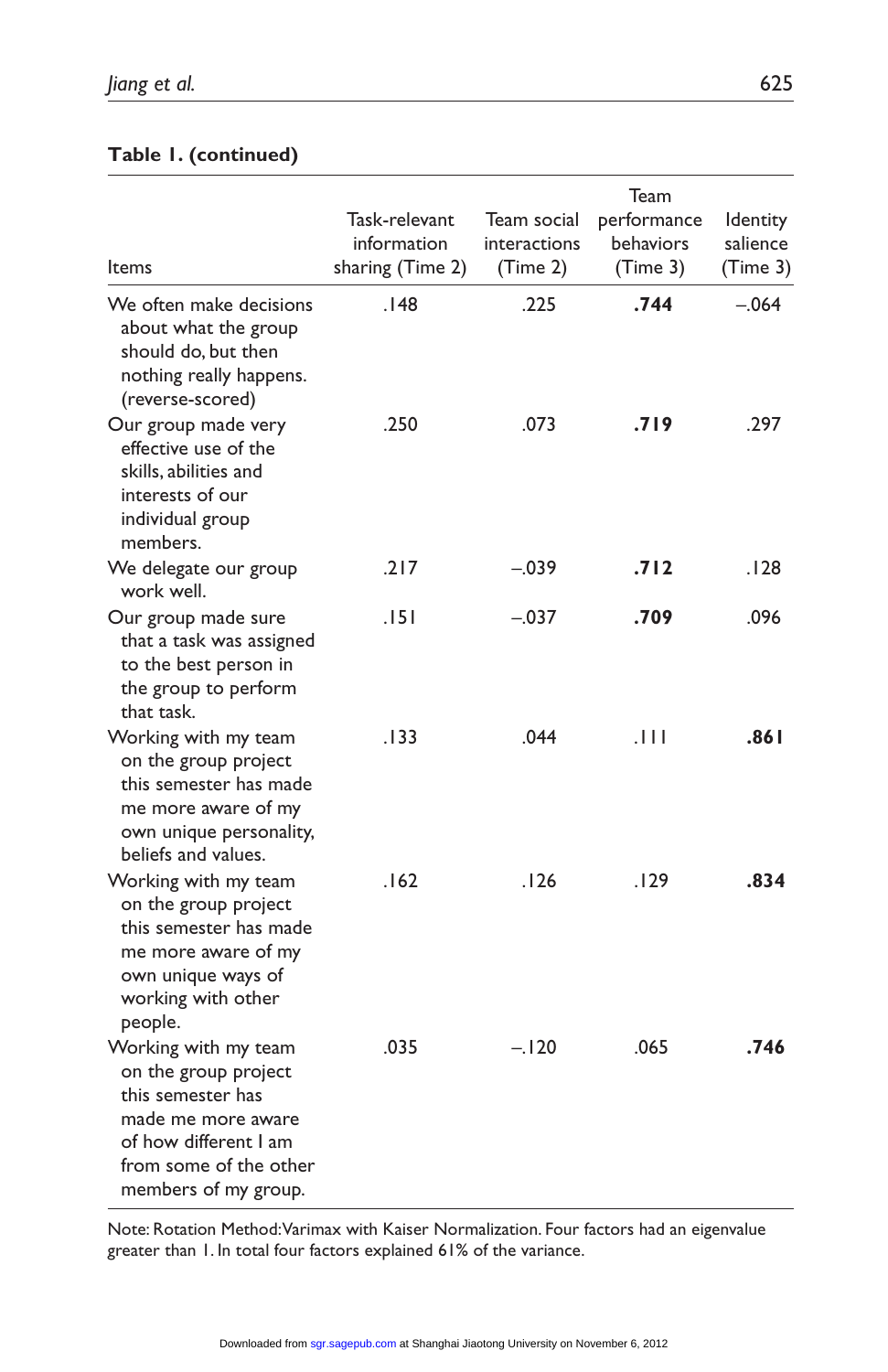*Team social interactions*. We assessed social interactions among team members using four items adapted from the group social integration scale in Widmeyer, Brawley, and Carron's (1985) Group Environment Questionnaire (see Table 1). Team members rated statements using a scale that ranged from 1 (strongly disagree) to 6 (strongly agree). Coefficient alpha for these items was .75.

*Team performance behaviors*. Nine items (see Table 1) were developed to assess two types of performance behavior—decision implementation (5 items) and resource use (4 items). Each item was rated on a scale that ranged from 1 (*strongly disagree*) to 6 (*strongly agree*). Principal component analysis with varimax rotation revealed a single factor solution, after deleting the reverse-coded item "group tasks were pretty much assigned randomly to group members," which showed substantially lower correlations with all other items (Schmidt & Stults, 1985). Coefficient alpha for these items was .88.

*Team performance outcome*. To assess the performance outcome of each project team, we used the final grade assigned to its project report by the instructor, which was based on a comprehensive evaluation of how effective the team was in setting up its goal, accomplishing the tasks, and generating positive financial results (e.g., Harrison, Price, Gavin, & Florey, 2002). Because the teams were distributed across multiple classes with different instructors, grades were standardized within each class.

*Identity salience*. Four items were developed to assess identity salience (see Table 1). Team members responded using a scale that ranged from 1 (*strongly disagree*) to 6 (*strongly agree*). Principal component analysis with varimax rotation yielded a one-factor solution, after deleting the reverse-coded item "working with my team on the group project this semester has made me more aware of how some of the members of the group are very much like me in many ways" (Schmidt & Stults, 1985). The average of an individual member's ratings of the other three items represented that person's identity salience. Coefficient alpha for these items was .75.

*Control variables*. We included as control variables average member university GPA, team size, proportion of females, and average member age. Using a 5-point scale that ranged from 1 (*no experience*) to 5 (*very extensive experience*), we also measured respondents' level of experience with working in diverse groups, and computed the average member experience for each group as a control variable. Only average GPA was related to any of the team process and outcome variables. To conserve statistical power, we excluded all other variables from our final analyses.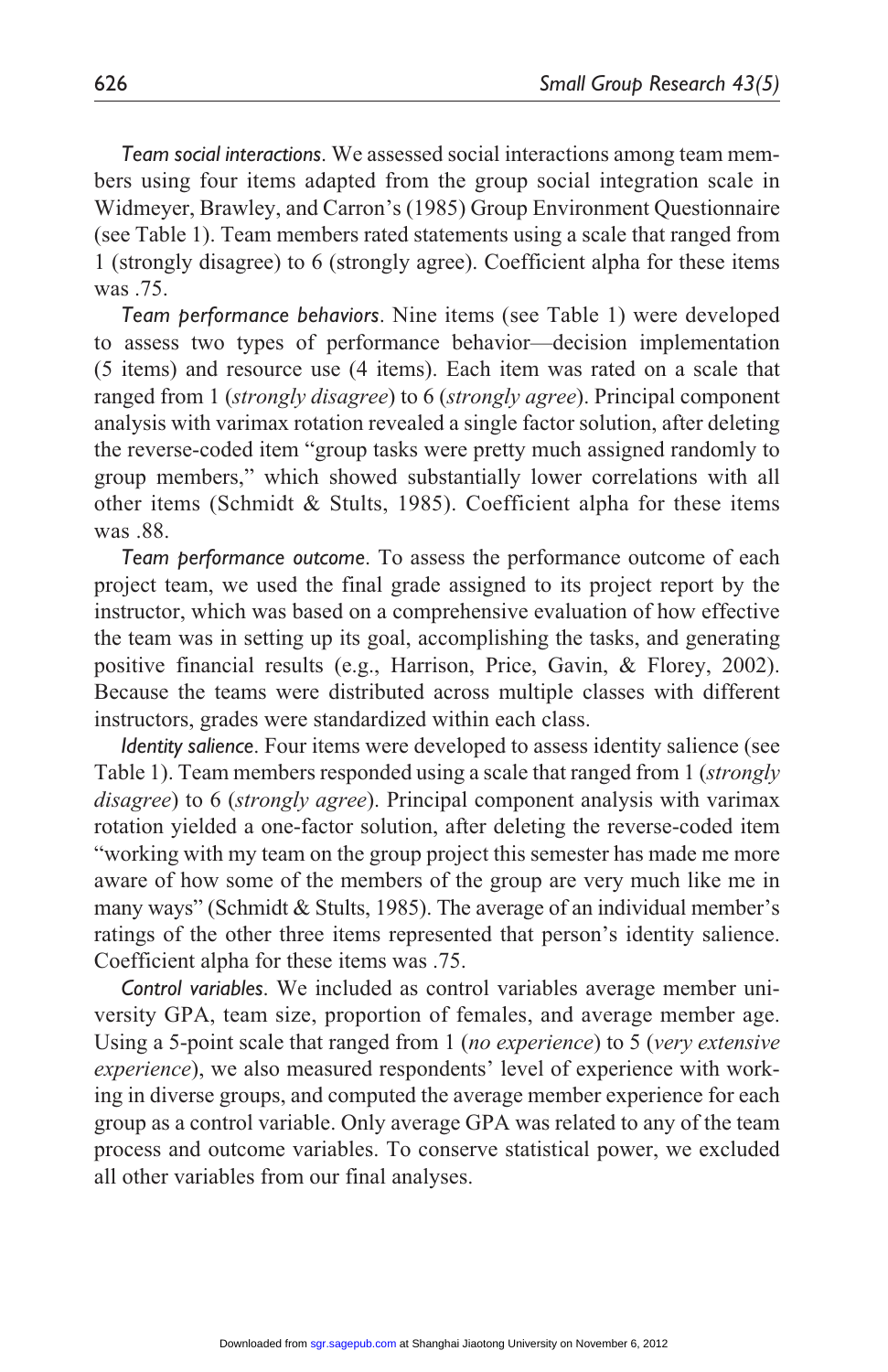### *Analysis*

*Measurement reliability and discriminant validity*. Task-relevant information sharing, team social interactions, performance behaviors, and identity salience were based on self-reports from the same team members, so we conducted exploratory factor analyses to establish their discriminant validity (Podsakoff, MacKenzie, Lee, & Podsakoff, 2003). We performed principal component analyses to ensure that the items used to assess each variable loaded on a single factor. Three reverse-coded items were found to be crossloaded, including two items measuring information sharing—"the information that some members bring to group meetings is often filled with errors or is incomplete" and "some group members seem to withhold information in group discussions"; and one item measuring performance behaviors—"our group often assigned tasks to a member without really considering whether that person was the best one in the group to do the task". Following Schmidt and Stultz (1985), we removed these problematic items. Principal component analysis with varimax rotation yielded the final solution. As indicated earlier in the description of each measure, item intercorrelations (Cronbach's coefficient alpha) indicated satisfactory reliability. For all multi-item scales used in this study, team scores were created by averaging the relevant items (see factor analysis results in Table 1).

*Aggregation*. Three variables in our model—task-relevant information sharing, team social interactions, and team performance behaviors—were conceptualized at the team level and used the team as the referent (Chan, 1998). To justify the aggregation of these variables, we computed withingroup agreement  $(r_{w0})$  and intraclass correlations (ICCs), and conducted oneway analysis-of-variance  $F$  tests. Within-group agreement was satisfactory for these three variables (mean  $r_{wg} = .76, .92, .88$ , respectively), all above the recommended .70 cutoff value (James, Demaree, & Wolf, 1984). ICC(1) represents the proportion of the total variance at the individual level that can be explained by team membership, and ICC(2) indicates the reliability of the team means (Bliese, 2000). ICC(1) values typically range from .05 to .20 in the organizational literature (Bliese, 2000), and a cutoff of .60 is recommended for ICC(2) (Glick, 1985). Results generally supported aggregation. For task-relevant information sharing,  $\text{ICC}(1) = .11$ ,  $\text{ICC}(2) = .41$ ,  $F(49, 229) = 1.69, p < 0.01$ ; for team social interactions, ICC(1) = .29, ICC(2) = .69,  $F(49, 229) = 3.25$ ,  $p < 0.01$ ; for team performance behaviors, ICC(1) = .31, ICC(2) = .70,  $F(49, 214) = 3.36$ ,  $p < .01$ . The ICC(2) value for team information sharing was relatively low. However, given that the construct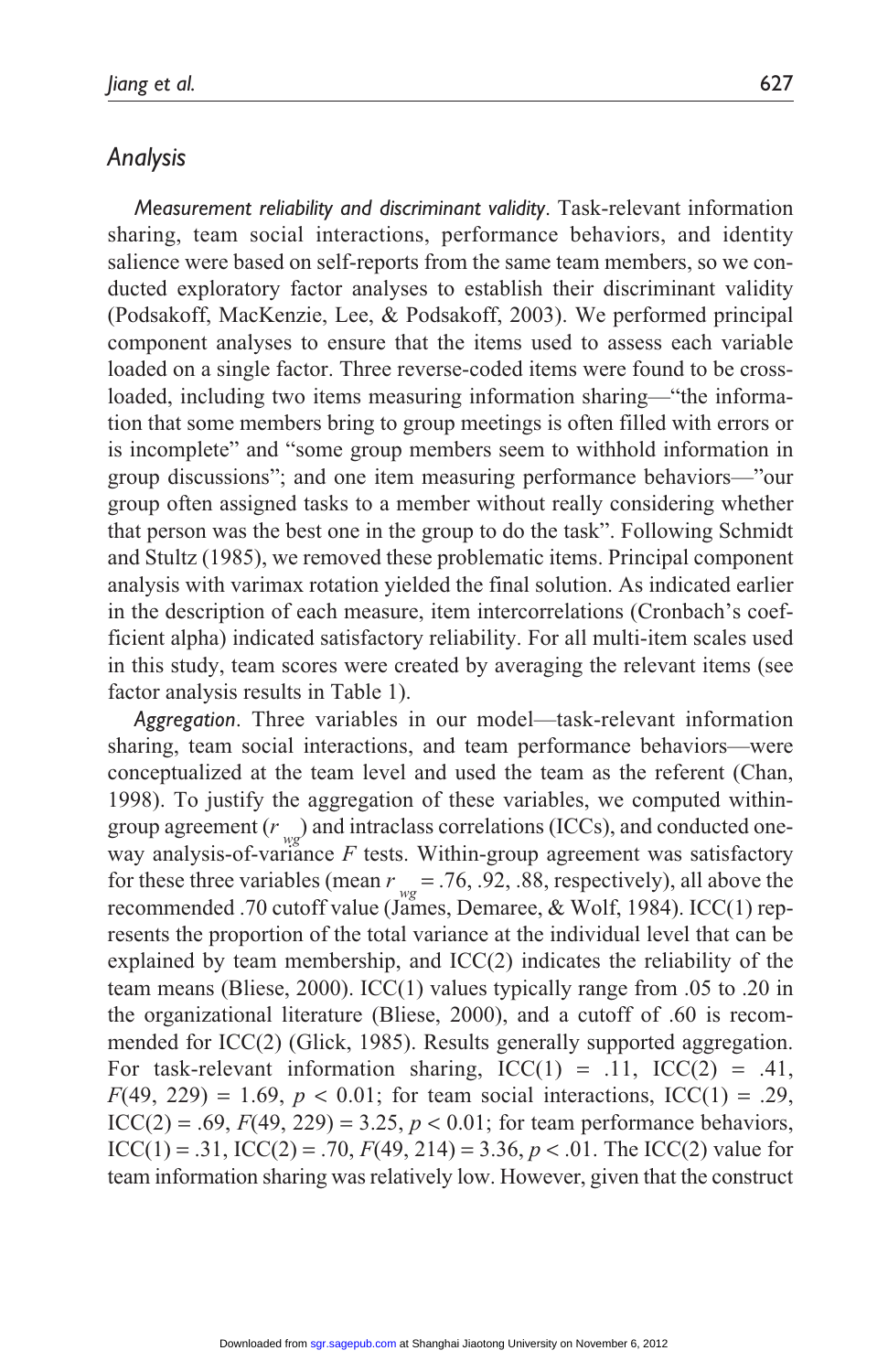was clearly defined at the team level and the measure tapped into information exchange by members in the team, and that we found satisfactory withingroup agreement  $(r_{wg})$  and significant between-group variance ( $F$  tests), we proceeded with aggregation of this variable, also acknowledging that results about relationships with information sharing might be underestimated (Chen & Bliese, 2002).

Identity salience was conceptualized and measured as an individual-level construct. Average of individual identity salience scores for a team reflected Chan's (1998) additive compositional model, or Klein and Kozlowski's (2000) configural team properties, both of which require no demonstration of within-group agreement or consistency (Chan, 1998; Klein & Kozlowski, 2000). As predicted, an analysis of variance (ANOVA) yielded a nonsignificant  $F$ -statistic and a negative  $\text{ICC}(1)$  value, thus indicating greater withinthan between-group variance,  $F(49, 217) = 0.82$ ,  $ns$ ; ICC(1) = -0.03. Further investigation, however, revealed that the negative ICC(1) value was a result of low between-group variance, but not a problem of within-group agreement (the mean  $r_{\text{wo}}$  value was .79). As George and James (1993) point out, low between-group variance can result in artificially low reliability estimates like ICC, but it should not preclude the aggregation once agreement within teams has been demonstrated. Therefore, we calculated the average identity salience in each team for subsequent analysis (e.g., see Langfred, 2007; and Marrone, Tesluk, & Carson, 2008; for examples).

*Hypothesis testing*. To test all the team-level relationships proposed in our model, we conducted a path analysis using LISREL 8 (Jöreskog & Sörbom, 1993). The size of our sample did not permit the meaningful application of a latent variable approach. However, our measures had been refined using the exploratory factor analyses described earlier. To gauge the model's fit, we first tested our hypothesized model and then compared it with several alternative models that were plausible on the basis of theoretical arguments. Goodness of fit was assessed using the root mean square error of approximation (RMSEA), standardized root-mean-square residual (SRMR) and comparative fit index (CFI) suggested by prior studies (RMSEA < .10, SRMR < .08, and CFI close to .95; Hu & Bentler, 1999; Steiger, 1990). Finally, we tested all the hypothesized relationships by examining the path coefficients for these relationships.

Furthermore, the team literature suggests that task-relevant and interpersonal processes are typically intertwined and correlated with each other (e.g., De Dreu & Weingart, 2003; Marks, Mathieu, & Zaccaro, 2001). Although their causality is unclear, we accounted for this relationship by specifying a correlation between information sharing and social interactions. For the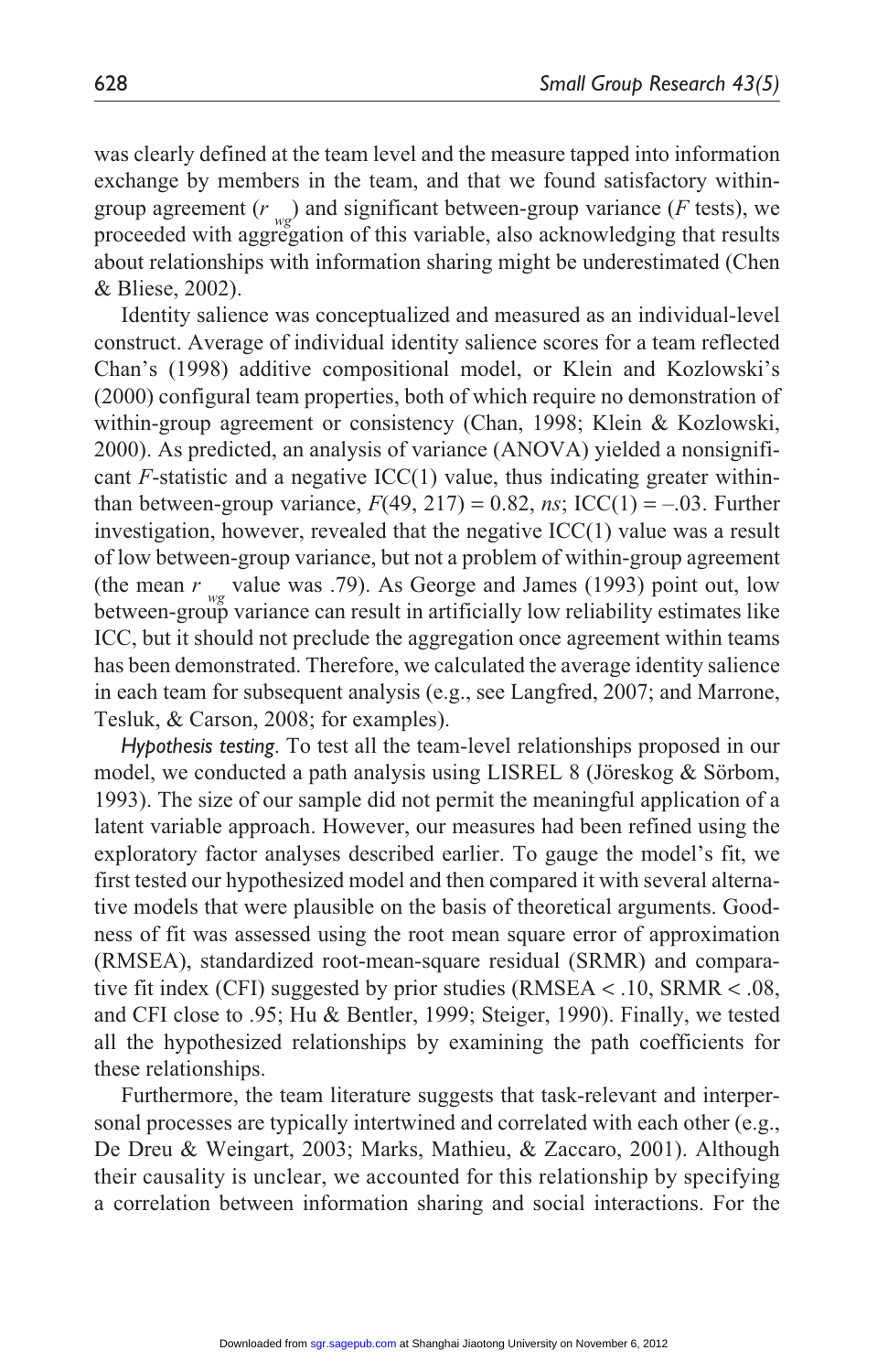| Variable                                                                                                                |  | MSD 1 2 3                              |     |  | 4 5 | 6   | 7 | 8 |
|-------------------------------------------------------------------------------------------------------------------------|--|----------------------------------------|-----|--|-----|-----|---|---|
| I. Average GPA 2.97 0.84                                                                                                |  |                                        |     |  |     |     |   |   |
| 2. Specialty faultline $0.07$ 0.06 $-.12$<br>strength                                                                   |  |                                        |     |  |     |     |   |   |
| 3. Nationality faultline 0.11 0.07 -.05<br>strength                                                                     |  |                                        | .12 |  |     |     |   |   |
| 4. Task-relevant<br>information sharing                                                                                 |  | 4.68 0.40 $-.36^{**}$ $-.22$ .00 (.86) |     |  |     |     |   |   |
| $3.42\,0.69\,-.25\,-.19\,-.33^*$ $.49^{**}$ (.75)<br>5. Team social<br>interactions                                     |  |                                        |     |  |     |     |   |   |
| 6. Team performance 4.39 0.67 -.07 -.14 -.07 .59 <sup>**</sup> .37 <sup>**</sup> (.88)<br>behaviors                     |  |                                        |     |  |     |     |   |   |
| 7. Team performance $0.05 0.92 - 59**$ .04 $-.10$ .32* .21<br>outcome                                                   |  |                                        |     |  |     | .17 |   |   |
| 8. Average identity 4.75 0.34 - 09 - 40 <sup>**</sup> 0.0 .50 <sup>**</sup> .17 .44 <sup>**</sup> .05 (.75)<br>salience |  |                                        |     |  |     |     |   |   |

**Table 2.** Means, Standard Deviations, and Correlations

Note:  $N = 50$ . Values in parentheses are reliability coefficients for the measures.  $*_{p}$  < .05.  $*_{p}$  < .01.

control variable of average GPA, we specified a path from it to all the team process and outcome variables.

## **Results**

Table 2 presents means, standard deviations, correlations, and reliability coefficients for all the variables of interest. As expected, educational specialty faultline strength and nationality faultline strength correlated negatively with most of the process and outcome variables. Task-relevant information sharing was positively correlated with team social interactions and outcomes. The values of standard deviation for two faultline strength variables were fairly low, which implies that their explanatory power could be limited.

## *Model Comparisons*

To gauge model fit, we first tested the hypothesized model and then compared it with several alternative models (see Table 3). The hypothesized model (Model 1 in Table 3) had an adequate fit,  $\chi^2 = 17.96$  ( $df = 11$ ,  $p < .10$ ), RMSEA = .09, CFI = .93, SRMR = .06. Because faultline strength may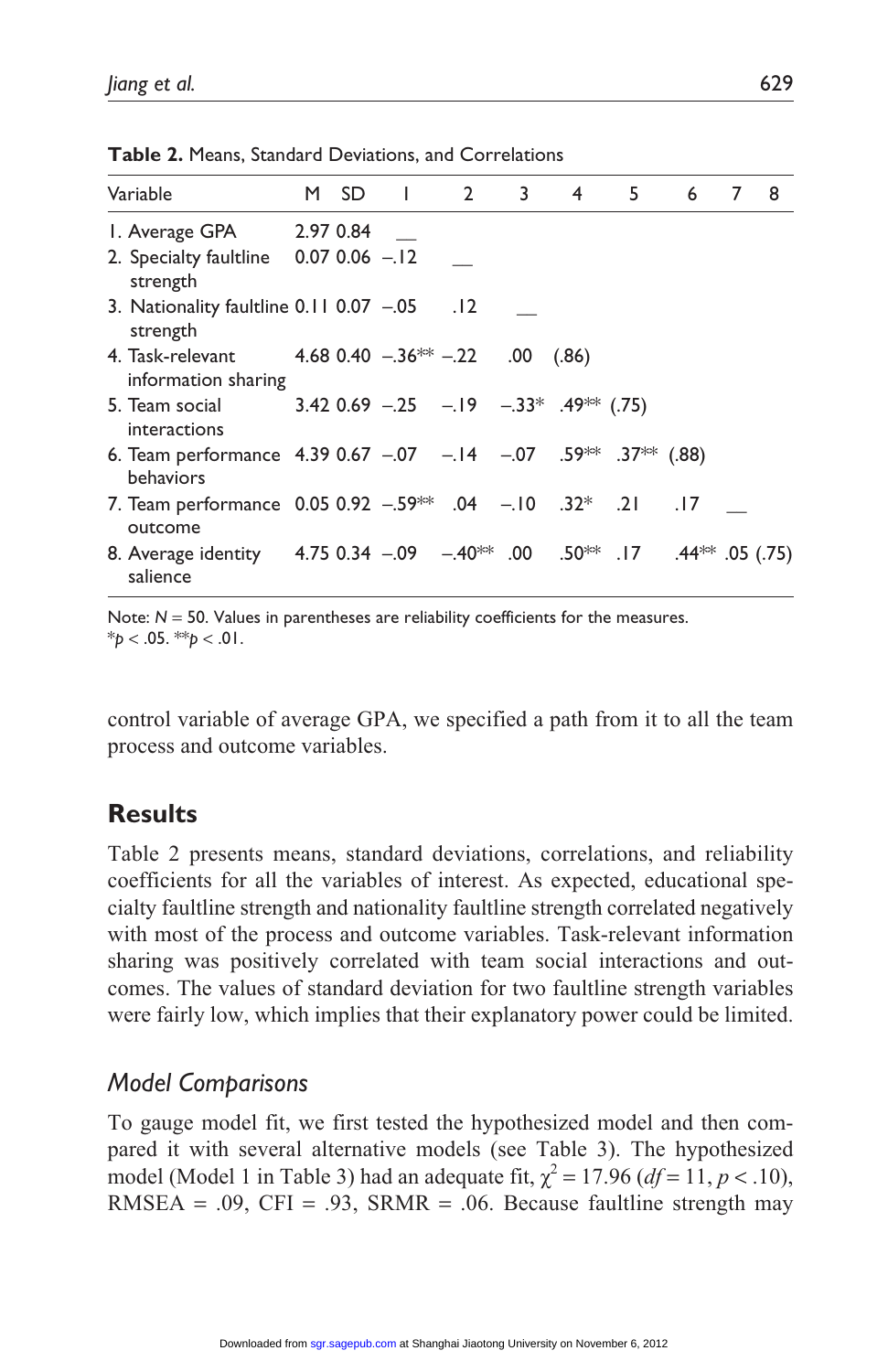| Model | Description                                                                                                                                                                   | $\chi^2$   |         | df RMSEA CFI SRMR |     |     |
|-------|-------------------------------------------------------------------------------------------------------------------------------------------------------------------------------|------------|---------|-------------------|-----|-----|
|       | Model   Hypothesized model                                                                                                                                                    | 17.96      | $\perp$ | .09               | .93 | .06 |
|       | Model 2 Model I with two direct paths:<br>educational specialty faultline strength<br>to performance behaviors; nationality<br>faultline strength to performance<br>behaviors | 17.62      | 9       | .12               | .91 | .06 |
|       | Model 3 Model 1 with two direct paths:<br>educational specialty faultline strength<br>to performance outcome; nationality<br>faultline strength to performance<br>outcome     | 15.30      | 9       | .10               | .93 | .06 |
|       | Model 4 Model I with two direct paths:<br>educational specialty faultline strength<br>to identity salience; nationality faultline<br>strength to identity salience            | 10.95      | 9       | .06               | .98 | .04 |
|       | Model 5 Model I with two direct paths: task-<br>relevant information sharing to<br>performance outcome; team social<br>interactions to performance outcome                    | 17.89      | 9       | $\overline{12}$   | .91 | .06 |
|       | Model 6 Model I with a direct path from team<br>social interactions to performance<br>hehaviors                                                                               | $17.24$ 10 |         | .10               | .92 | .06 |
|       | Model 7 Model 1 with a direct path from identity<br>salience to performance outcome                                                                                           | $16.54$ 10 |         | .10               | .93 | .06 |
|       | Model 8 Model 1 with a direct path from<br>educational specialty faultline strength<br>to identity salience                                                                   | $11.42$ 10 |         | .02               | .98 | .05 |

| Table 3. Summary of Path Analysis Fit Indices |  |  |
|-----------------------------------------------|--|--|
|-----------------------------------------------|--|--|

directly influence team performance and identity salience, we also tested three alternative models with direct paths from the two faultline strength variables to team performance behaviors (Model 2 in Table 3), to performance outcome (Model 3 in Table 3), and to average identity salience (Model 4 in Table 3), respectively. The first two models did not fit the data significantly better than the hypothesized model, for Model 2,  $\Delta \chi^2(2) = 0.34$ , *ns*; for Model 3,  $\Delta \chi^2(2) = 2.66$ , *ns*, and none of the added paths were significant. Nevertheless, Model 4 showed a significant improvement in fit,  $\Delta \chi^2(2) = 7.01, p < .05$ . Further examination revealed that educational specialty faultline strength was negatively related to average identity salience  $(\beta = -.30, p < .05).$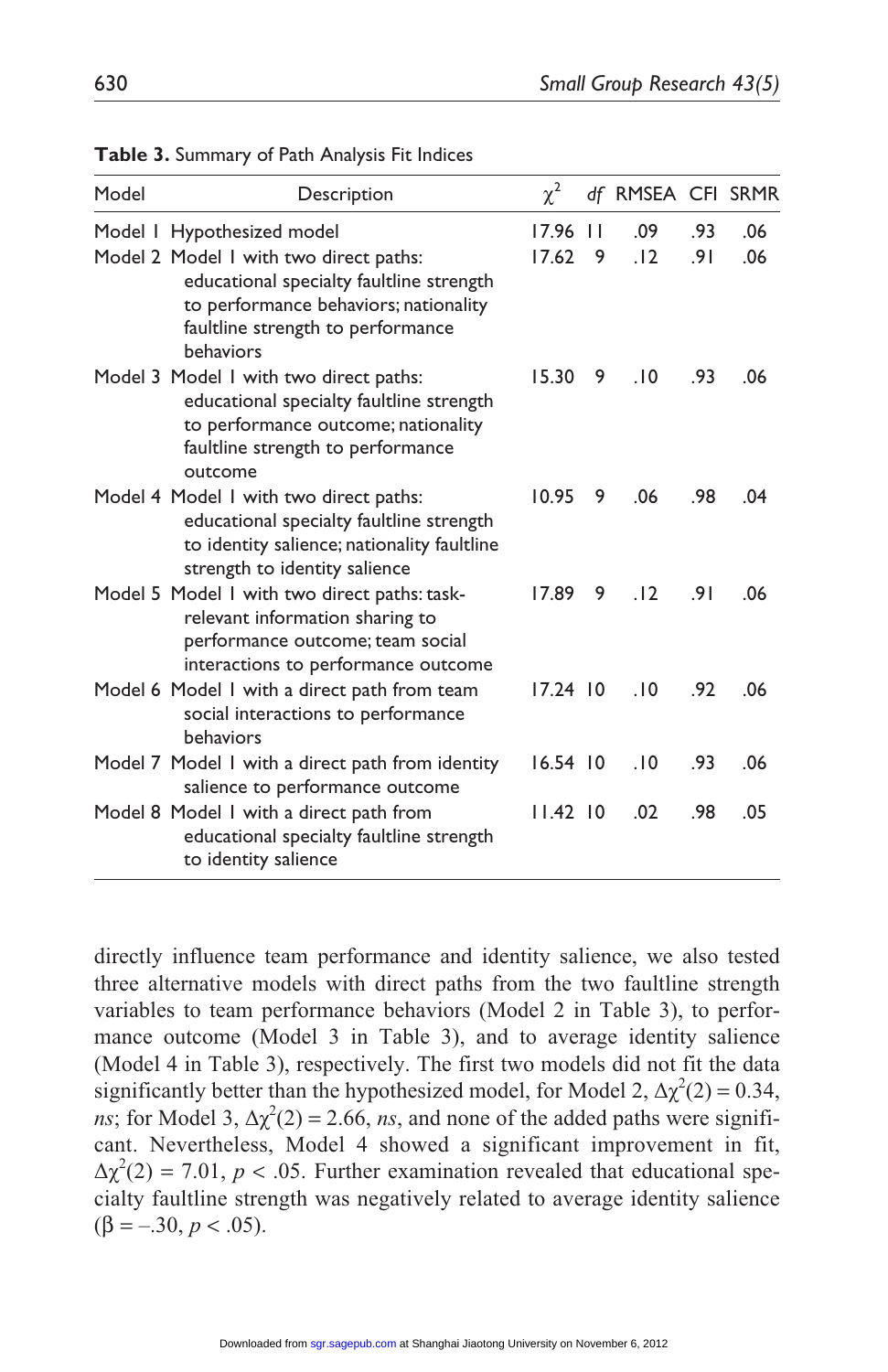

#### **Figure 2.** Results of revised model

All of the reported paths are standardized coefficients. Average GPA, which was included in the model predicting all the process and outcome variables, was related to task-relevant information sharing ( $\beta = -42$ ,  $p < .01$ ), team social interactions ( $\beta = -28$ ,  $p < .05$ ), and team performance outcome ( $\beta = -.64, p < .01$ ). **\****p* < **.**05. \*\**p* < .01.

We tested the direct effects of information sharing and social interactions on performance outcome by adding two paths from those process variables to the outcome (Model 5 in Table 3). The model fit the data adequately, but was not significantly better than the hypothesized model,  $\Delta \chi^2(2) = 0.07$ , *ns*. We tested another alternative model by adding a path from team social interactions to performance behaviors (Model 6 in Table 3). Again, the model fit the data adequately, but not significantly better than our preferred model,  $\Delta \chi^2(1) = 2.14$ , *ns*. Finally, we were interested in whether average identity salience would be related to team performance outcome, because research has shown that strong identification with a team is associated with greater satisfaction, more extrarole behavior, and positive group climate (Riketta & Van Dick, 2005). Therefore, identity salience might dampen these positive outcomes because it weakens group identification. To explore this issue, we tested an alternative model by adding a path from average identity salience to performance outcome. This model (Model 7 in Table 3) did not provided a significantly better fit than the hypothesized model,  $\Delta \chi^2(1) = 1.42$ , *ns*, and the path from average identity salience to performance outcome was not significant.

Therefore, we added the path from educational specialty faultline to average identity salience into our hypothesized model and accepted the results as our final model (Model 8 in Table 3). This model provided a good fit,  $\chi^2$  = 11.42 (*df* = 10, *p* > .10), RMSEA = .02, CFI = .98, SRMR = .05. Figure 2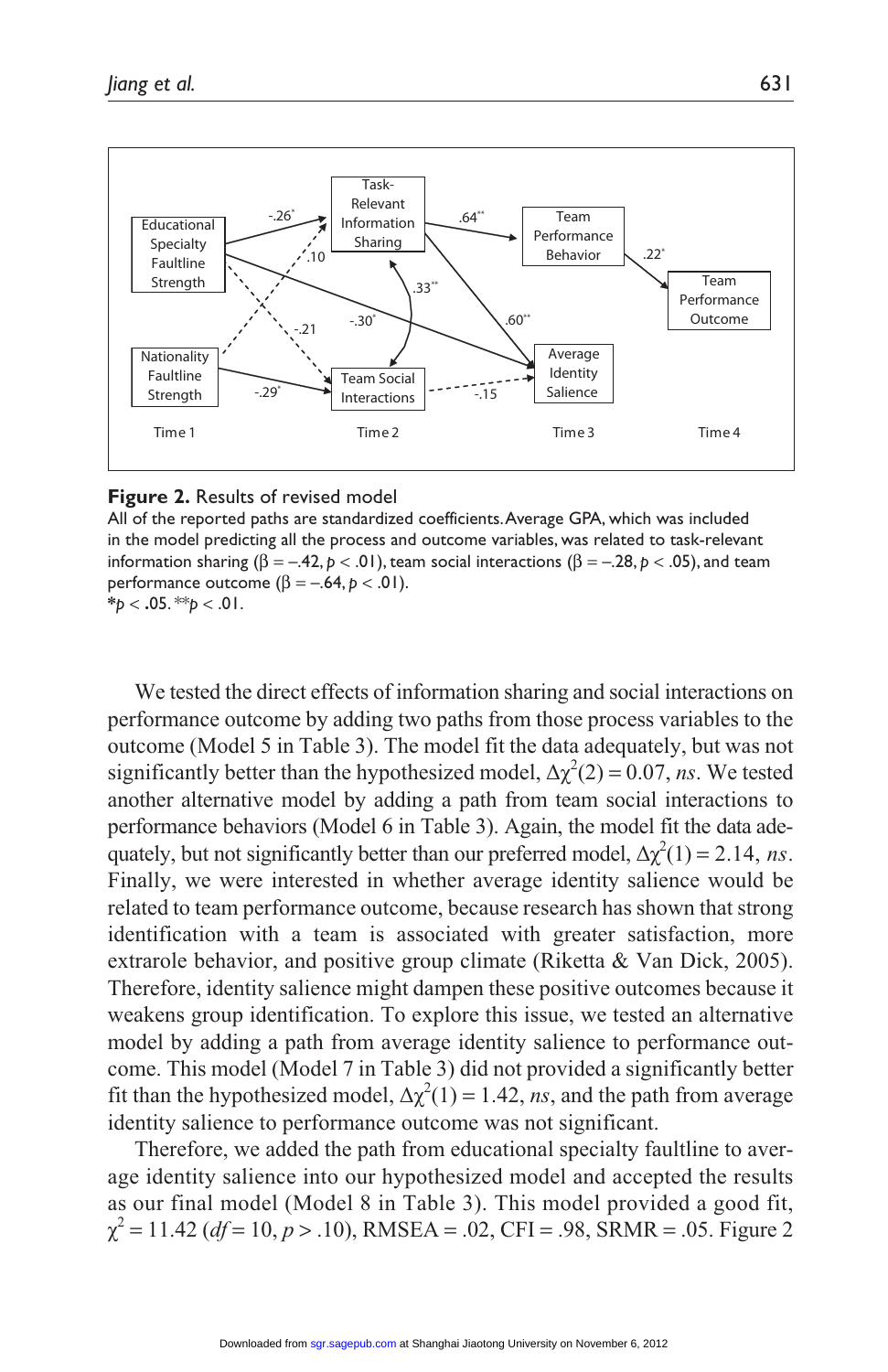presents the results of the final model, which was used to test all the hypotheses.

### *Tests of Hypotheses*

Hypotheses 1a and 1b proposed that educational specialty and nationality faultline strength would be negatively related to task information sharing. We found that educational specialty faultline strength was negatively related to information sharing ( $\beta = -.26$ ,  $p < .05$ ), supporting Hypothesis 1a. However, nationality faultline strength was not related to information sharing  $(\beta = .10, ns)$ , which failed to support Hypothesis 1b.

Hypotheses 2a and 2b proposed that the strength of two faultlines would be negatively related to team social interactions. Results show that nationality faultline strength was negatively related to social interactions among team members ( $\beta = -0.29$ ,  $p < 0.05$ ), whereas educational faultline strength was not (β = –.21, *ns*). These results only support Hypothesis 2b but not Hypothesis 2a.

Hypothesis 3a predicted that task information sharing would be associated with performance behaviors. We found a significant relationship between these two variables ( $\beta = .64$ ,  $p < .01$ ), providing support for the hypothesis. Hypothesis 3b predicted that effective resource use and decision implementation would be related to performance outcome. This hypothesis also received support ( $\beta$  = .22, *p* < .5).

Hypotheses 4a and 4b proposed that both task information sharing and team social interactions would be related to average identity salience within the team. We found that task information sharing was significantly associated with average identity salience ( $\beta = .60$ ,  $p < .01$ ), supporting Hypothesis 4a. However, the relationship between team social interactions and identity salience was not significant ( $\beta = -15$ , *ns*), failing to support Hypothesis 4b.

To better gauge the indirect effects in Figure 2, we tested them using bootstrap analyses (based on regressions with the same variables) with 95% biascorrected confidence intervals, because our sample size was small (Efron & Tibshirani, 1993). Results confirmed the significance of all the indirect effects: for educational faultlines and performance behaviors through information sharing, the mean was  $-2.09$  (95% confidence interval CI =  $[-4.59,$ –0.42], not containing zero); for educational faultlines and average identity salience through information sharing, the mean was  $-0.74$  (95% confidence interval  $CI = [-1.90, -0.21]$ , not containing zero); and for information sharing and performance outcome through performance behaviors, the mean was  $0.42$  (95% confidence interval CI = [0.06, 0.85], not containing zero). Overall, the results supported all three indirect effects.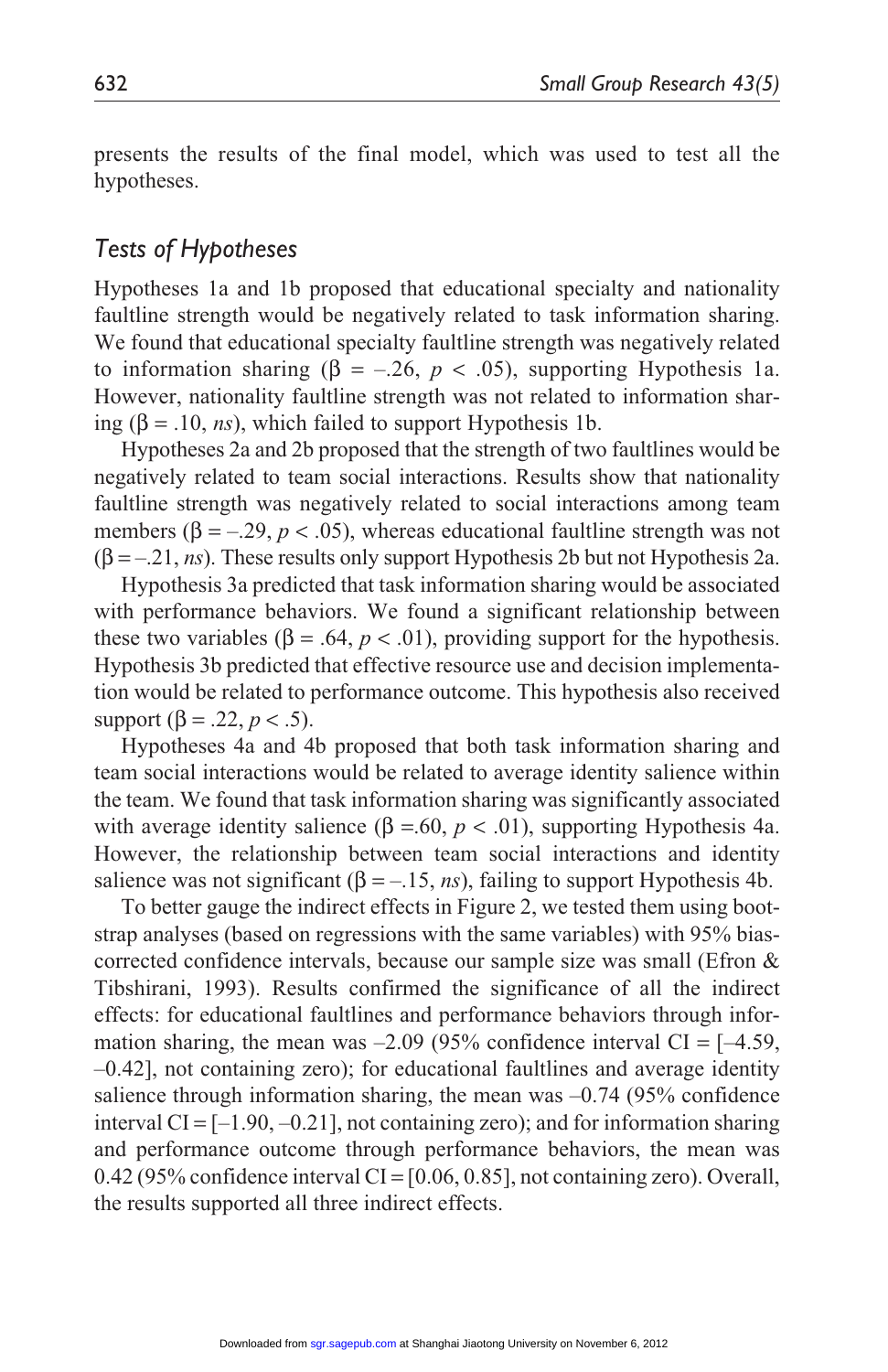### **Discussion**

The development of faultline theory is a promising approach for dealing with some of the thorny problems associated with team composition and diversity. Using a sample of student project teams, we found that educational specialty and nationality faultline strength predicted the internal team processes of task information sharing and social interactions, respectively. Information sharing in turn predicted subsequent performance. Further, we also found that sharing information among team members heightened the salience of their personal identities.

Compared to earlier studies that found inconsistent support for the impact of faultlines on work teams, our results were supportive of this impact. We believe this is substantially due to the attributes examined in our study, which were particularly relevant to the composition of the work teams and the tasks in which they were engaged. In addition, in contrast to other measurement approaches used to assess faultlines in natural settings (e.g., Thatcher et al.'s, 2003, Fau index), our measure of faultline strength captures both the extent to which subgroups are internally homogeneous on multiple attributes and also the degree of difference between subgroups on the same attributes. That is, our measure of faultline strength captures both within-subgroup alignment and between group differentiation.

### *Theoretical Implications*

Our results indicate that the strength of both educational specialty and nationality faultlines in project teams can shape task-related and socially oriented processes. Using Shaw's (2004) measure, which captures the degree to which distinct, internally homogeneous subgroups (faultlines) are present in teams, we found that faultline strength was related to task and off-task processes. More interestingly, the pattern of our findings was consistent with predictions grounded in a two-dimensional taxonomy of diversity attributes and team processes (Jackson, May, & Whitney, 1995; Milliken & Martin, 1996). That is, educational specialty (task) and nationality (social) faultlines played different roles in shaping the interactions of team members. Strong educational faultlines were negatively associated with task information sharing, and strong nationality faultlines were negatively associated with social interactions. As noted earlier, the task context of project teams in our sample made team members' educational specialty and nationality attributes salient. Categorizing subgroups on the basis of these two attributes subsequently shaped distinct team processes. These results corroborate Lau and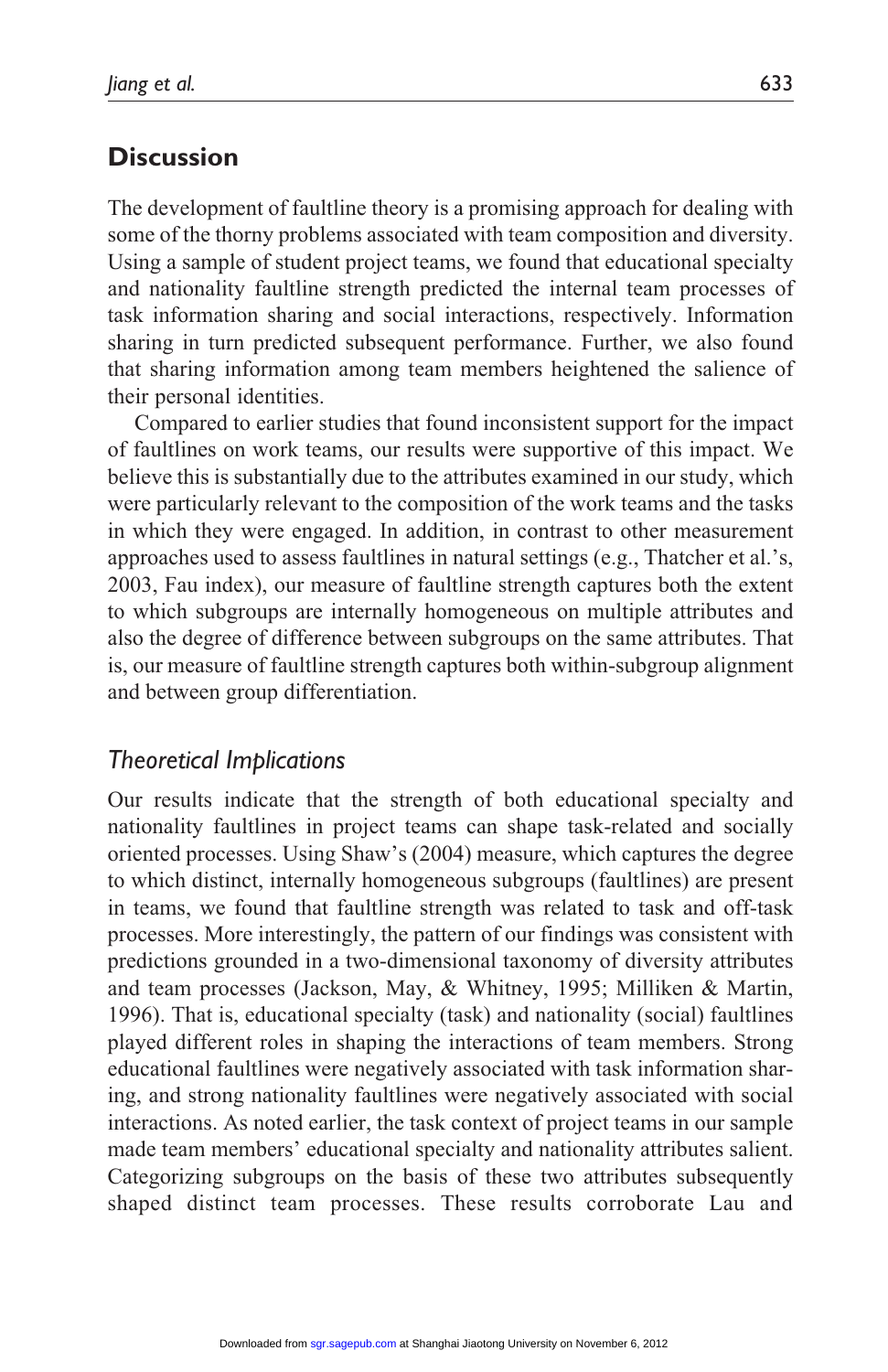Murnighan's (1998) contention that a team's task context can influence the salience, activation and consequences of demographic faultlines.

In earlier research, strong educational specialty faultlines were found to weaken task-relevant information sharing and performance (Phillips & Lord, 2006; Phillips et al., 2004; Rico et al., 2007). Our results were consistent with these earlier studies. In a related study, Choi and Sy (2010) proposed and found that task-related (tenure-based) and relation-oriented (gender, race and age) faultlines would predict task and relationship conflict, respectively. These authors also found that task faultlines were positively related to relationship conflict. This crossover effect may reflect the pervasive social categorization processes induced by faultlines based on individual attributes. That is, once multiple attributes align with one another to create deep cracks (strong faultlines) in teams, negative team processes, such as reduced trust and weakened social integration (e.g., Polzer et al., 2006; Rico et al., 2007), are more likely to occur.

In addition, our findings suggest that identity salience can be influenced by educational faultlines and information sharing activities relevant to the team's task. Members may become aware of similarities and differences while sharing information about their task. Intensive task-relevant discussions during and outside of the class may have enhanced team members' understanding of one another's unique characteristics, creating a kind of decategorization process—group-based stereotypes and biases may have receded as interpersonal contact grew (Brewer & Miller, 1984). We found that educational faultlines were negatively associated with both information sharing and identity salience, which implies that as strong faultlines make one's social identities salient, they may hinder interpersonal contact with outgroup members. Consequently, team members tend to focus on group properties, instead of personal characteristics (Ellemers et al., 2002; Oakes, 1987).

Finally, although we found no relationship between nationality faultline strength and team performance (as mediated through task information sharing), it is premature to conclude that nationality faultlines are irrelevant to the performance of work teams. Early in a team's life, team members may learn about each others' role expectations and performance goals while socializing. In our sample, the relationship between team social interaction and information sharing was moderately high, which suggests that socially oriented activities might function to improve performance, maybe by enhancing task information sharing.

#### *Practical Implications*

Our study has several practical implications. First, the negative relationships we observed between faultline strength and beneficial team processes suggest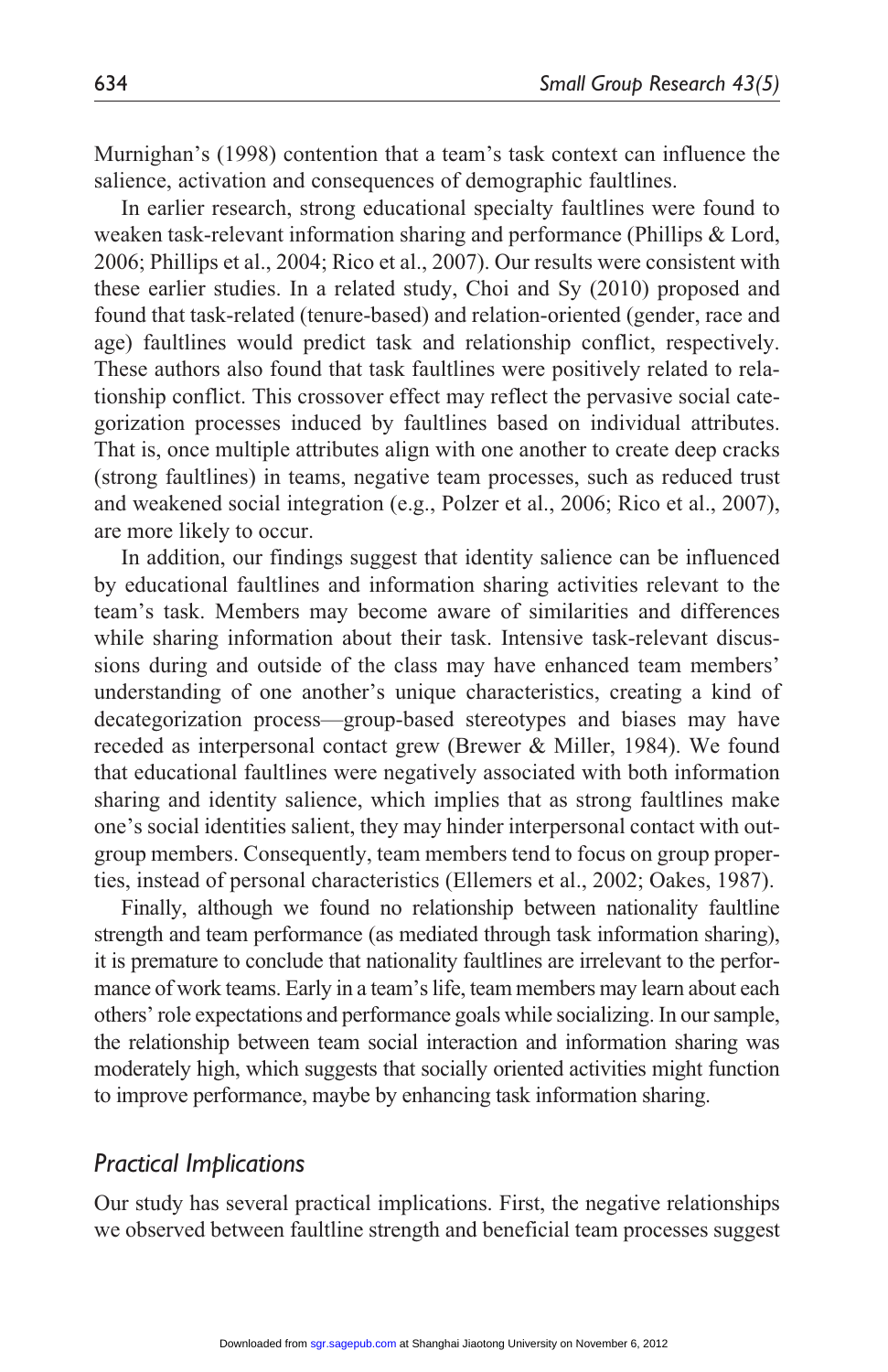that managers may wish to evaluate faultline strength when forming teams. Although real work settings have more complex structures (e.g., multiteam systems and member rotation among teams), when there is at least some staffing flexibility and a pool of potential team members with differing attribute profiles, such an evaluation could be useful to identify and/or avoid problematic team compositions. For example, when selecting team members, managers should seek to avoid creating teams with strong faultlines by cross-cutting team members' attributes, such that boundaries between ingroup and outgroup members become less distinct (Brewer & Miller, 1984).

Unfortunately, the distribution of attributes in a population of potential team members may mean that it is not possible to create teams that are devoid of structural faultlines. In such situations, there are several ways to neutralize their negative effects. For example, the presence of a transformational leader, who inspires members with a compelling vision and acts as a role model, can orient the team toward common goals (Kunze & Bruch, 2010). Further, the negative effects of faultlines might also be counteracted by creating a strong sense of team identification (Bezrukova, Jehn, Zanutto, & Thatcher, 2009; Jehn & Bezrukova, 2010), providing specific guidelines regarding key aspects of the work (Molleman, 2005; Rico et al., 2007), and infusing a belief in value in diversity (Cramton & Hinds, 2005; Homan, van Knippenberg, Van Kleef, & De Dreu, 2007). Our results also suggest that faultline management training may prove useful when it targets educational differences and their implications for team performance. Compared to nationality faultlines and social interactions, educational faultlines and information sharing were more consequential for performance in the teams we studied.

#### *Methodological Strengths and Weaknesses*

As explained earlier, we did not use random assignment when creating teams, which may have restricted the range of faultline strength and thereby underestimated any faultline effects. This nonrandom team design also confounded our results with members' prior history and familiarity. That is, some students might have formed teams based on their friendships or experiences working in previous classes, which also likely influenced teams' information processing approaches and subsequent task performance (Gruenfeld, Mannix, Williams, & Neale, 1996; Murnighan & Conlon, 1991).

Second, we studied two salient structural faultlines relevant to our research context. This approach focuses on the objective features of social situations and contrasts with the approach of others who assessed team members' direct perceptions of such faultlines (cf. Jehn & Bezrukova, 2010). Although we agree that subjective perceptions of faultlines can influence team processes,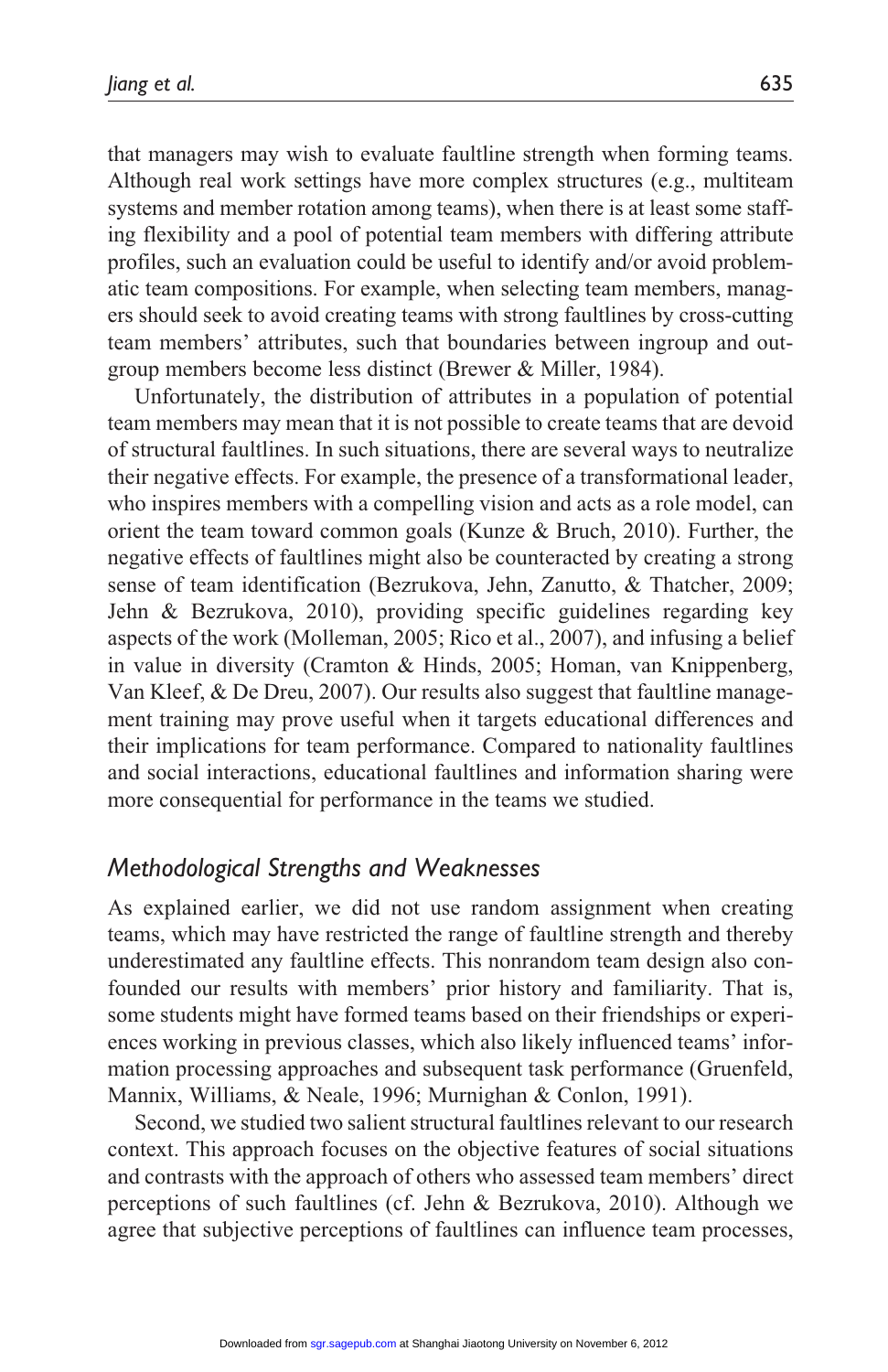we believe that focusing exclusively on subjective faultlines could lead researchers to miss the impact of actual attribute distributions within the team (cf. Moreland, in press). It may also be useful to consider contextual variables that contribute to the salience of a particular demographic attribute (cf. Pearsall et al., 2008). However, identifying a contextual variable that directly makes faultlines salient is not always feasible in real organizational situations.

Finally, although there are similarities between the student teams in our study and teams in real work settings, there are certainly differences as well (e.g., organizational structure and interfunctional relationships), which might limit the generalizability of our results. Future research that replicates those results in other settings, using other research designs would bolster confidence in the validity of our model.

#### *Future Research*

In the end, we would also like to suggest several directions for future research. First and foremost, our findings suggest that group members use multiple identities to categorize one another (Crisp  $\&$  Hewstone, 2007), resulting in multiple faultlines being present within teams. These results have important implications for faultline research because most of that research has examined the effects of only one type of faultline (see exceptions in Bezrukova et al., 2009; Choi & Sy, 2010; Molleman, 2005). Future faultline research needs to attend to the possibility that more than one faultline may develop and shape team dynamics.

Secondly, our results point to the potential beneficial consequences of faultlines that occur within cohesive subgroups (Gibson & Vermeuleon, 2003; Lau & Murnighan, 2005). Under some circumstances, teams that have splintered into subgroups due to strong faultlines may be able to leverage the characteristics of those subgroups to achieve performance gains. For example, subgroups formed due to differences in functional specializations of team members may be able to achieve high levels of performance by assigning team tasks to those subgroups with the highest level of functional competence in particular tasks. Such mindful creation of subgroups may be more likely to occur when team members believe value can be created from the diversity present in a work team (Cramton & Hinds, 2005; Homan et al., 2007). Additional research is needed to fully understand the psychological and behavioral mechanisms that link faultlines to positive team outcomes.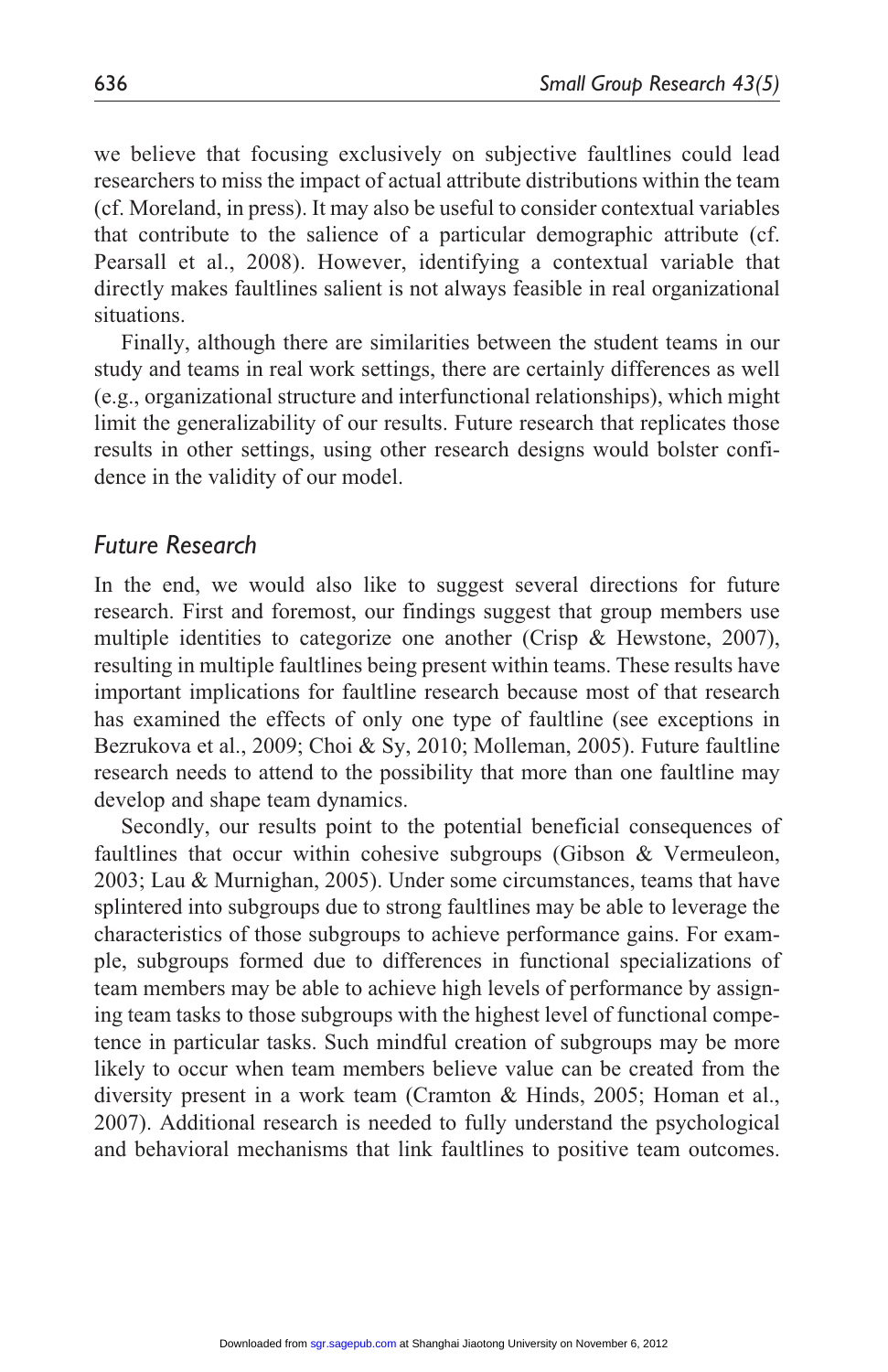Social network analysis, for example, may be a powerful tool for mapping out how faultlines affect communication and socialization patterns within and across subgroups (cf. Reagans & Zuckerman, 2001).

Although much prior research has investigated faultlines' impact on team processes, most of that work has focused on conflicts among team members (e.g., Choi & Sy, 2010; Homan et al., 2007; Jehn & Bezrukova, 2010; Li & Hambrick, 2005; Molleman, 2005; Pearsall et al., 2008; Thatcher et al., 2003). We suggest that future faultline research focus on other emergent states and behavioral processes in teams, such as emotion and mood, group potency, and group leadership (Mathieu et al., 2008; cf. Kunze & Bruch, 2010). In addition, studies of project teams can examine the interaction of time and faultlines by obtaining attitudinal and behavioral measures at meaningful time points during the teamwork process (Gersick, 1988).

Last but not least, a more practical focus is to examine how to effectively manage team faultlines. Recent work has begun to consider moderators that can nullify the negative effects of faultlines (Bezrukova et al., 2009; Homan et al., 2007; Kunze & Bruch, 2010). For example, in a study of work teams in a multinational company, Kunze and Bruch (2010) found that transformational leadership neutralized the negative effects of age-based faultlines on employees' productive energies. Likewise, using a sample of work teams in a Fortune 500 information-processing company, Bezrukova et al. (2009) found that information-based faultlines enhanced group performance when team identification was high. Research considering the role of contextual factors, such as task characteristics and diversity climate (Chung et al., 2011), can shed light on approaches for organizations to use to effectively manage the performance of diverse teams.

#### **Acknowledgments**

The authors would like to thank Richard Moreland and two anonymous reviewers for their constructive comments on earlier versions of this article.

### **Declaration of Conflicting Interests**

The author(s) declared no potential conflicts of interest with respect to the research, authorship, and/or publication of this article.

### **Funding**

The author(s) received no financial support for the research, authorship, and/or publication of this article.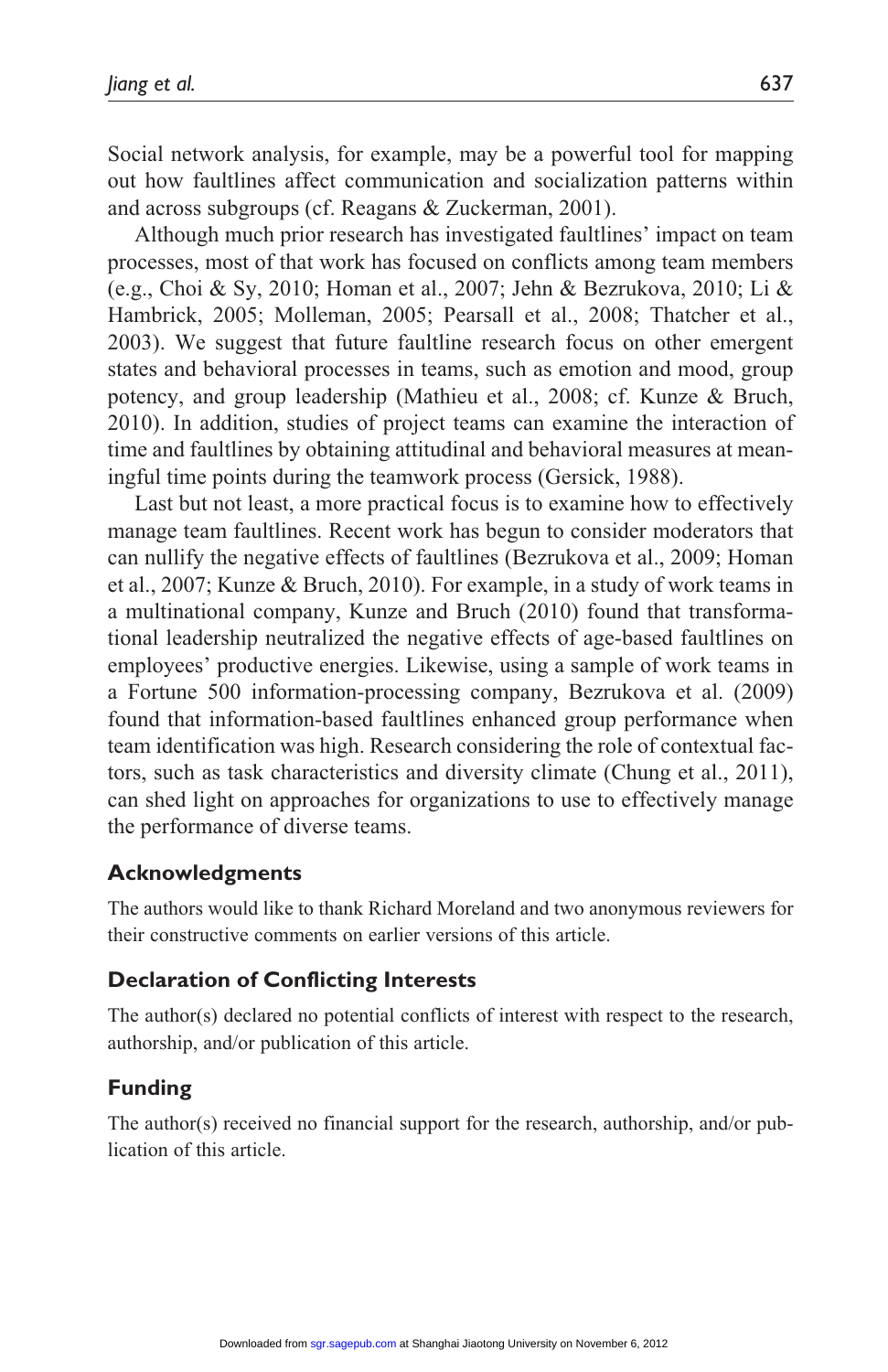#### **References**

- Abrams, D., Wetherell, M., Cochrane, S., Hogg, M. A., & Turner, J. C. (1990). Knowing what to think by knowing who you are: Self categorization and the nature of norm formation, conformity and group polarization. *British Journal of Social Psychology, 29*, 97-119.
- Bezrukova, K., Jehn, K., Zanutto, E., & Thatcher, S. M. B. (2009). Do workgroup faultlines help or hurt? A moderated model of faultlines, team identification, and group performance. *Organization Science, 20*, 35-50.
- Bliese, P. D. (2000). Within-group agreement, non-independence, and reliability: Implications for data aggregation and analyses. In K. J. Klein & S. W. J. Kozlowski (Eds.), *Multilevel theory, research, and methods in organizations: Foundations, extensions, and new directions* (pp. 349-381). San Francisco, CA: Jossey-Bass.
- Brewer, M. B. (1979). Ingroup bias in the minimal intergroup situations: A cognitive motivational analysis. *Psychological Bulletin, 86*, 307-324.
- Brewer, M. B. (1991). The social self: On being the same and different at the same time. *Personality and Social Psychology Bulletin, 17*, 475-482.
- Brewer, M. B., & Miller, N. (1984). Beyond the contact hypothesis: Theoretical perspectives on desegregation. In N. Miller & M. B. Brewer (Eds.), *Groups in contact: The psychology of desegregation* (pp. 282-302). Orlando, FL: Academic Press.
- Brickson, S. (2000). The impact of identity orientation on individual and organizational outcomes in demographically diverse setting. *Academy of Management Review, 25*, 82-101.
- Byrne, D. (1971). *The attraction paradigm*. New York, NY: Academic Press.
- Chan, D. (1998). Functional relations among constructs in the same content domain at different levels of analysis: A typology of composition models. *Journal of Applied Psychology, 83*, 234-246.
- Chen, G., & Bliese, P. D. (2002). The role of different levels of leadership in predicting self- and collective efficacy: Evidence for discontinuity. *Journal of Applied Psychology, 87*, 549-556.
- Choi, J. N., & Sy, T. (2010). Group-level organizational citizenship behavior: Effects of demographic faultlines and conflict in small work groups. *Journal of Organizational Behavior, 31*, 1032-1054.
- Chung, Y., Liao, H., Subramony, M., Jackson, S. E., Colakoglu, S., & Jiang, Y. (2011). A cross-level analysis of demographic faultlines and diversity climate on job dedication. *Academy of Management Conference Best Paper Proceedings*.
- Chung, Y., Shaw, J. B., & Jackson, S. E. (2006). *Faultline index for groups: A guide for SAS users, Version 1.0* (for categorical attributes). Rutgers University, USA.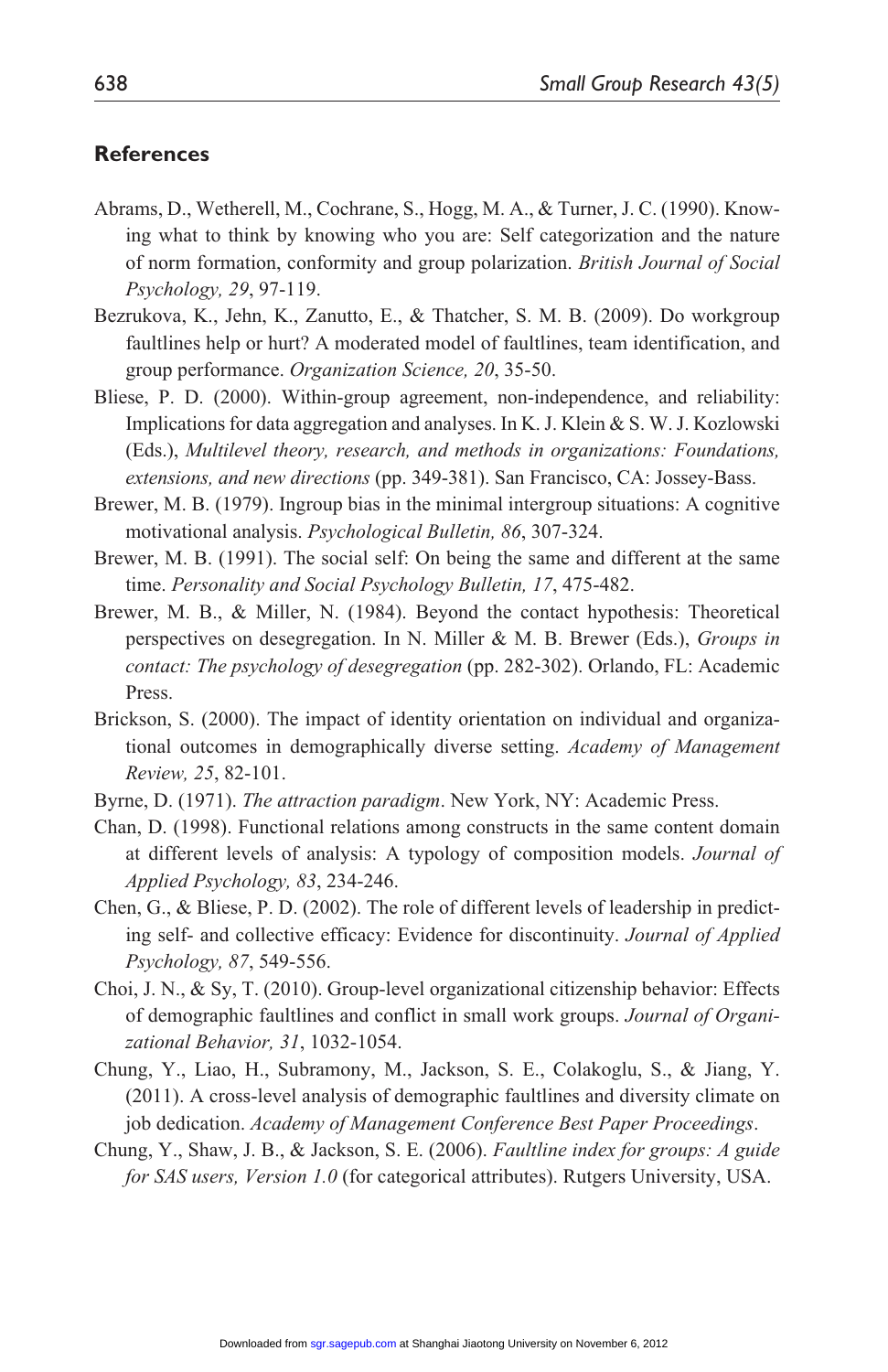- Cramton, C. D., & Hinds, P. J. (2005). Subgroup dynamics in internationally distributed teams: Ethnocentrism or cross-national learning? In B. M. Staw & R. M. Kramer (Eds.), *Research in organizational behavior* (Vol. 26, pp. 231-263). Greenwich, CT: JAI Press.
- Crisp, R. J., & Hewstone, M. (2007). Multiple social categorization. In M. P. Zanna (Ed.), *Advances in experimental social psychology* (Vol. 39, pp. 163-254). Orlando, FL: Academic Press.
- DeChurch, L. A., & Mesmer-Magnus, J. R. (2010). The cognitive underpinnings of effective teamwork: A meta-analysis. *Journal of Applied Psychology, 95*, 32-53.
- De Dreu, C. K. W., & Weingart, L. R. (2003). Task versus relationship conflict, team perfomance and team member satisfaction: A meta-analysis. *Journal of Applied Psychology, 88*, 741-749.
- Earley, P. C., & Mosakowski, E. (2000). Creating hybrid team cultures: An empirical test of transnational team functioning. *Academy of Management Journal, 43*, 26-49.
- Efron, B., & Tibshirani, R. (1993). *An introduction to the bootstrap*. New York, NY: Chapman & Hall.
- Ellemers, N., Spears, R., & Doosje, B. (2002). Self and social identity. In S. T. Fiske, D. L. Schacter, & C. Zahn-Waxler (Eds.), *Annual Review of Psychology* (Vol. 53, pp. 161-186). Palo Alto, CA: Annual Reviews.
- Gaertner, L., Sedikides, C., & Graetz, K. (1999). In search of self-definition: Motivational primacy of the individual self, motivational primacy of the collective self, or contextual primacy? *Journal of Personality and Social Psychology, 76*, 5-18.
- George, J. M., & James, L. R. (1993). Personality, affect, and behavior in groups revisited: Comment on aggregation, levels of analysis, and a recent application of within and between analysis. *Journal of Applied Psychology, 78*, 798-804.
- Gersick, C. (1988). Time and transition in work team: Toward a new model of group development. *Academy of Management Journal, 31*, 9-41.
- Gibson, C., & Vermeulen, F. (2003). A healthy divide: Subgroups as a stimulus for team learning behavior. *Administrative Science Quarterly, 48*, 202-239.
- Glick, W. H. (1985). Conceptualizing and measuring organizational and psychological climate: Pitfalls of multilevel research. *Academy of Management Review, 10*, 601-610.
- Gruenfeld, D. H., Mannix, E. A., Williams, K. Y., & Neale, M. A. (1996). Group composition and decision making: How member familiarity and information distribution affect process and performance. *Organizational Behavior and Human Decision Processes, 67*, 1-15.
- Hambrick, D. C., Davison, S. C., Snell, S. A., & Snow, C. C. (1998). When groups consist of multiple nationalities: Toward a new understanding of the implications. *Organizational Studies, 19*, 181-205.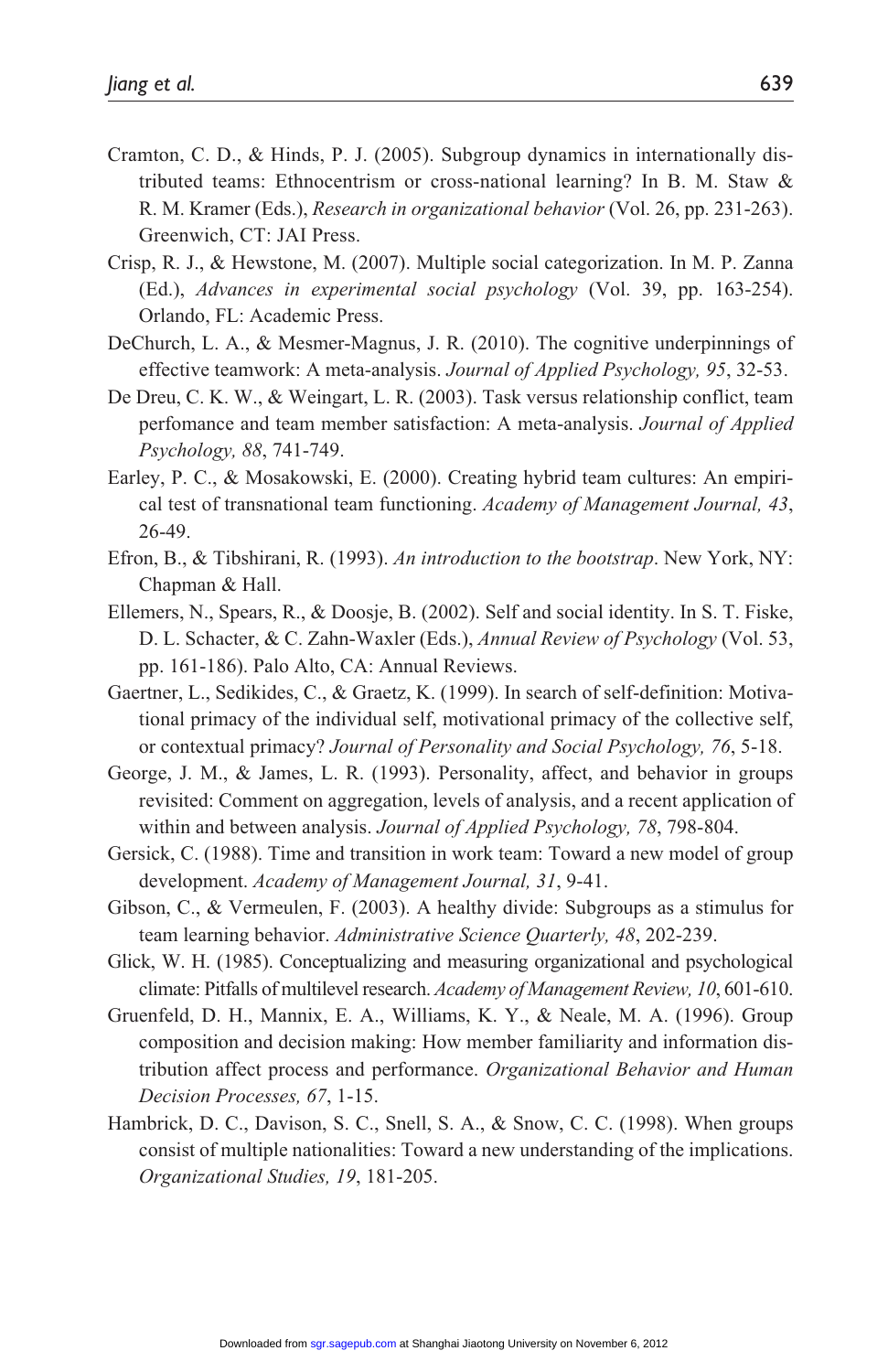- Hambrick, D. C., & Mason, P. A. (1984). Upper echelons: The organization as a reflection of its top managers. *Academy of Management Review, 9*, 193-206.
- Harrison, D. A., Price, K. H., Garvin, G. H., & Florey, A. (2002). Time, teams, and task performance: Changing effects of surface- and deep-level diversity on group functioning. *Academy of Management Journal, 45*, 1029-1045.
- Hitt, M., & Tyler, B. (1991). Strategic decision models: Integrating different perspectives. *Strategic Management Journal, 12*, 327-352.
- Hogg, M. A., & Turner, J. C. (1987). Intergroup behavior, self-stereotyping and the salience of social categories. *British Journal of Social Psychology, 26*, 325-340.
- Homan, A. C., Hollenbeck, J. R., Humphrey, S. E., van Knippenberg, D., Ilgen, D. R., & vanKleef, G. A. (2008). Facing differences with an open mind: Openness to experience, salience of intra-group differences, and performance of diverse groups. *Academy of Management Journal, 51*, 1204-1222.
- Homan, A. C., van Knippenberg, D., Van Kleef, G. A., & De Dreu, C. K. W. (2007). Bridging faultlines by valuing diversity: The effects of diversity beliefs on information elaboration and performance in diverse work groups. *Journal of Applied Psychology, 92*, 1189-1199.
- Horwitz, S. K., & Horwitz, I. B. (2007). The effects of team diversity on team outcomes: A meta-analytic review of team demography. *Journal of Management, 33*, 987-1015.
- Hu, L., & Bentler, P. M. (1999). Cutoff criteria for fit indexes in covariance structure analysis: Conventional criteria versus new alternatives. *Structural Equation Modeling, 6*, 1-55.
- Jackson, S. E., Joshi, A., & Erhardt, N. L. (2003). Recent research on team and organizational diversity: SWOT analysis and implications. *Journal of Management, 29*, 801-830.
- Jackson, S. E., May, K. E., & Whitney, D. J. (1995). Understanding the dynamics of diversity in decision-making teams. In R. A. Guzzo & E. Salas (Eds.), *Team decision-making effectiveness in organizations* (pp. 204-261). San Francisco, CA: Jossey-Bass.
- James, L. R., Demaree, R. G., & Wolf, G. (1984). Estimating within-group interrater reliability with and without response bias. *Journal of Applied Psychology, 69*, 85-98.
- Jehn, K., & Bezrukova, K. (2010). The faultline activation process and the effects of activated faultlines on coalition formation, conflict, and group outcomes. *Organizational Behavior and Human Decision Processes, 112, 24-42.*
- Jöreskog, K. G., & Sörbom, D. (1993). *LISREL 8: User's reference guide*. Chicago, IL: Scientific Software International.
- Katz, D., & Kahn, R. L. (1978). *The social psychology of organizations*. New York, NY: Wiley.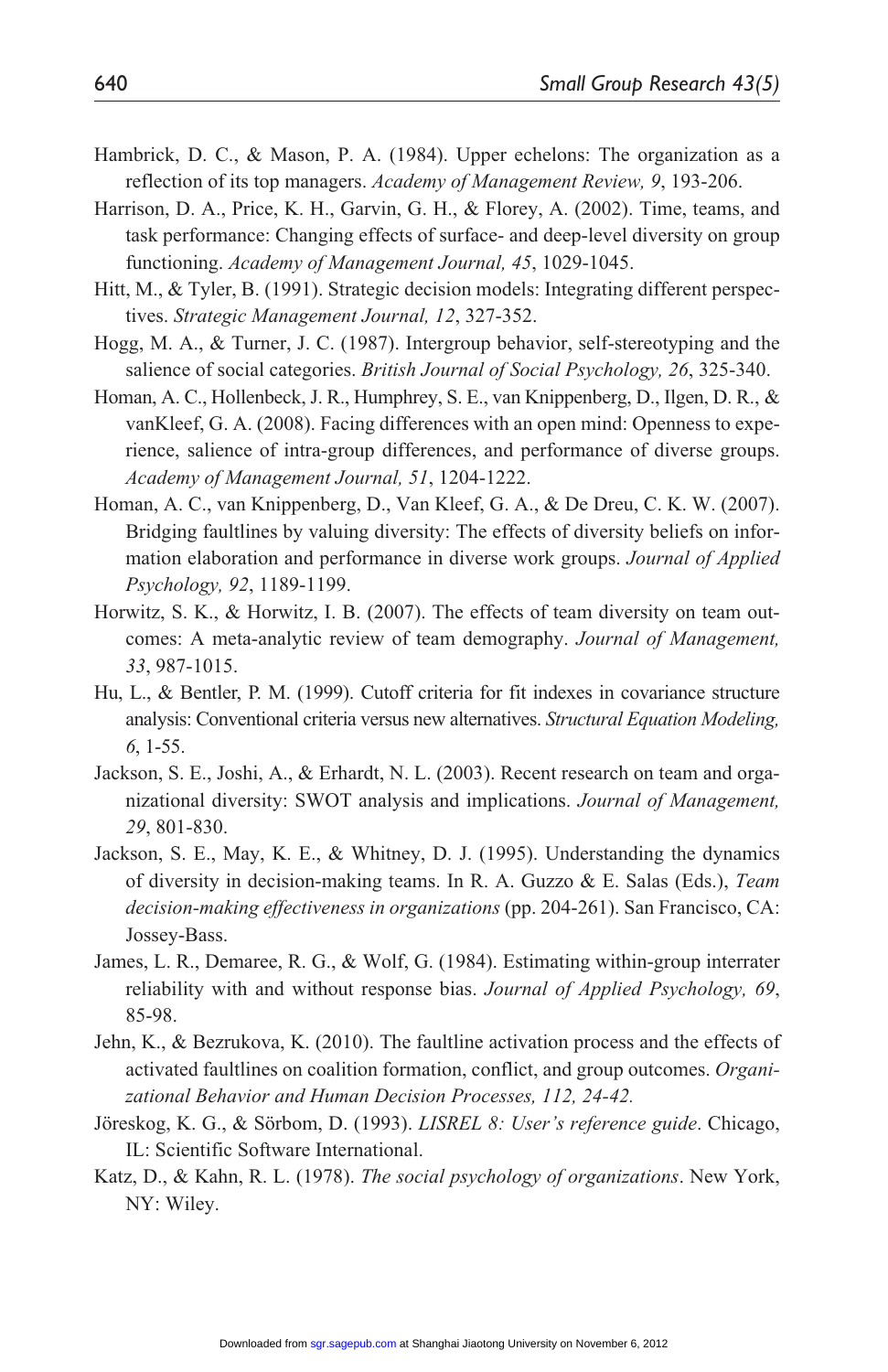- Klein, K. J., & Kozlowski, S. W. J. (2000). From micro to meso: Critical steps in conceptualizing and conducting multilevel research. *Organizational Research Methods, 3*, 211-236.
- Kramer, R. M. (1991). Intergroup relations and organizational dilemmas: The role of categorization processes. In L. L. Cummings & B. M. Staw (Eds.), *Research in organizational behavior* (Vol. 13, pp. 191-228). Greenwich, CT: JAI Press.
- Kunze, F., & Bruch, H. (2010). Age-based faultlines and perceived productive energy: The moderation of transformational leadership. *Small Group Research, 41*, 593-620.
- Langfred, C. W. (2007). The downside of self-management: A longitudinal study of the effects of conflict on trust, autonomy, and task interdependence in selfmanaging teams. *Academy of Management Journal, 50*, 885-900.
- Lau, D. C., & Murnighan, J. K. (1998). Demographic diversity and faultlines: The compositional dynamics of organizational groups. *Academy of Management Review, 23*, 325-340.
- Lau, D. C., & Murnighan, J. K. (2005). Interactions within groups and subgroups: The dynamic effects of demographic faultlines. *Academy of Management Journal, 48*, 645-660.
- Li, J. T., & Hambrick, D. C. (2005). Factional groups: A new vantage on demographic faultlines, conflict and disintegration in work teams. *Academy of Management Journal, 48*, 794-813.
- Marks, M., Mathieu, J., & Zaccaro, S. J. (2001). A temporally based framework and taxonomy of team processes. *Academy of Management Review, 26*, 356-376.
- Marrone, J. A., Tesluk, P. E., & Carson, J. B. (2008). A multilevel investigation of antecedents and consequences of team member boundary-spanning behavior. *Academy of Management Journal, 50*, 1423-1439.
- Mathieu, J., Maynard, M. T., Rapp, T., & Gilson, L. (2008). Team effectiveness 1997- 2007: A review of recent advancement and a glimpse into the future. *Journal of Management, 34*, 410-476.
- McPherson, J., & Smith-Lovin, L. (1987). Homophily in voluntary organizations: Status difference in the composition of face-to-face groups. *American Sociological Review, 52*, 370-379.
- Milliken, F. J., & Martins, L. L. (1996). Searching for common threads: Understanding the multiple effects of diversity in organizational groups. *Academy of Management Review, 21*, 402-403.
- Molleman, E. (2005). Diversity in demographic characteristics, abilities and personality traits: Do faultlines affect team functioning? *Group Decision and Negotiation, 14*, 173-193.
- Moreland, R. L. (1999). Transactive memory: Learning who knows what in work groups and organizations. In L. Thompson, J. Levine, & D. Messick (Eds.),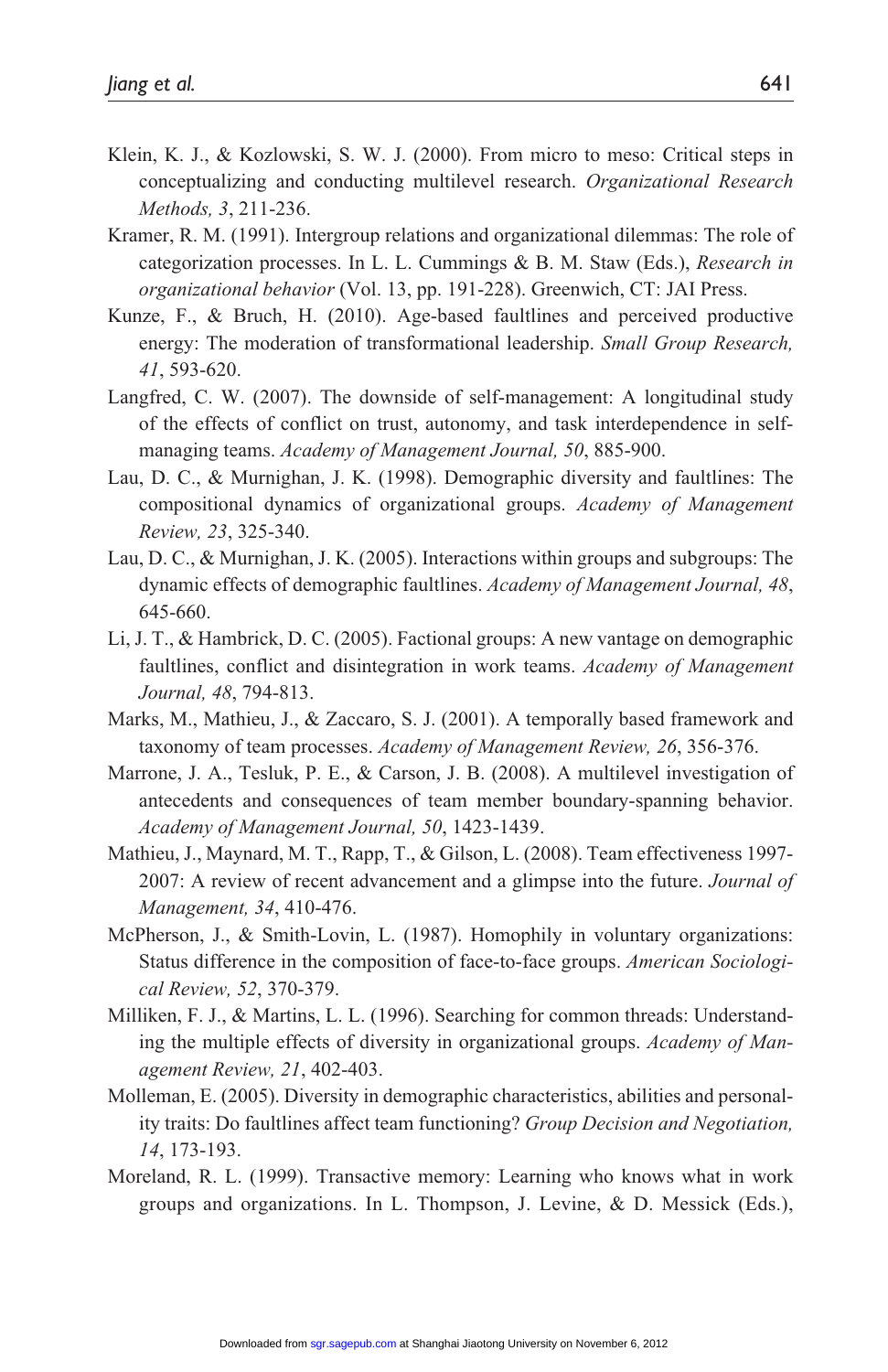*Shared cognition in organizations: The management of knowledge* (pp. 3-31). Mahwah, NJ: Erlbaum.

- Moreland. R. L. (In Press). Group composition and diversity. In J. Levine (Ed.), *Group processes*. New York, NY: Psychology Press.
- Murnighan, J. K., & Conlon, D. E. (1991). The dynamics of intense work groups: A study of British string quartets. *Administrative Science Quarterly, 36*, 165-186.
- Oakes, P. J. (1987). The salience of social categories. In J. C. Turner, M. A. Hogg, P. J. Oakes, S. D. Reicher, & M. S. Wetherell (Eds.), *Rediscovering the social group: A self-categorization theory* (pp. 117-141). Oxford, UK: Basil Blackwell.
- O'Reilly, C. A., III., Caldwell, D. F., & Barnett, W. P. (1989). Work group demography, social integration, and turnover. *Administrative Science Quarterly, 34*, 21-37.
- Pearsall, M. J., Ellis, A. P. J., & Evans, J. (2008). Unlocking the effects of gender faultlines on team creativity: Is activation the key? *Journal of Applied Psychology, 93, 225-234*.
- Phillips, K. W., & Loyd, D. L. (2006). When surface and deep-level diversity collide: The effects on dissenting group members. *Organizational Behavior and Human Decision Processes, 99*, 143-160.
- Phillips, K. W., Mannix, E., Neale, M., & Gruenfeld, D. (2004). Diverse groups and information sharing: The effects of congruent ties. *Journal of Experimental Social Psychology, 40*, 497-510.
- Podsakoff, P. M., MacKenzie, S. B., Lee, J. Y., & Podsakoff, N. P. (2003). Common method biases in behavioral research: A critical review of the literature and recommended remedies. *Journal of Applied Psychology, 88*, 879-903.
- Polzer, J. T., Crisp, C. B., Jarvenpaa, S. L., & Kim, J. W. (2006). Extending the faultline concept to geographically dispersed teams: How collocated subgroups can impair group functioning. *Academy of Management Journal, 49*, 679-692.
- Reagans, R. E., & E. W. Zuckerman. (2001). Networks, diversity, and performance: The social capital of corporate R&D units. *Organization Science, 12*, 502-517.
- Rico, R., Molleman, E., Sanchez-Manzanares, M., & Van der Vegt, G. S. (2007). The effects of diversity faultlines and team task autonomy on decision quality and social integration. *Journal of Management, 33*, 111-132.
- Riketta, M., & van Dick, R. (2005). Foci of attachment in organizations: A metaanalytic comparison of the strength and correlates of workgroup versus organizational identification and commitment. *Journal of Vocational Behavior, 67*, 490-510.
- Rink, F., & Ellemers, N. (2010). Benefiting from deep-level diversity: How congruence between knowledge and decision rules improves team decision making and team perceptions. *Group Processes & Intergroup Relations, 13*, 345-359.
- Sawyer, J. E., Houlette, M. A., & Yeagley, E. L. (2006). Decision performance and diversity structure: Comparing faultlines in convergent, crosscut, and racially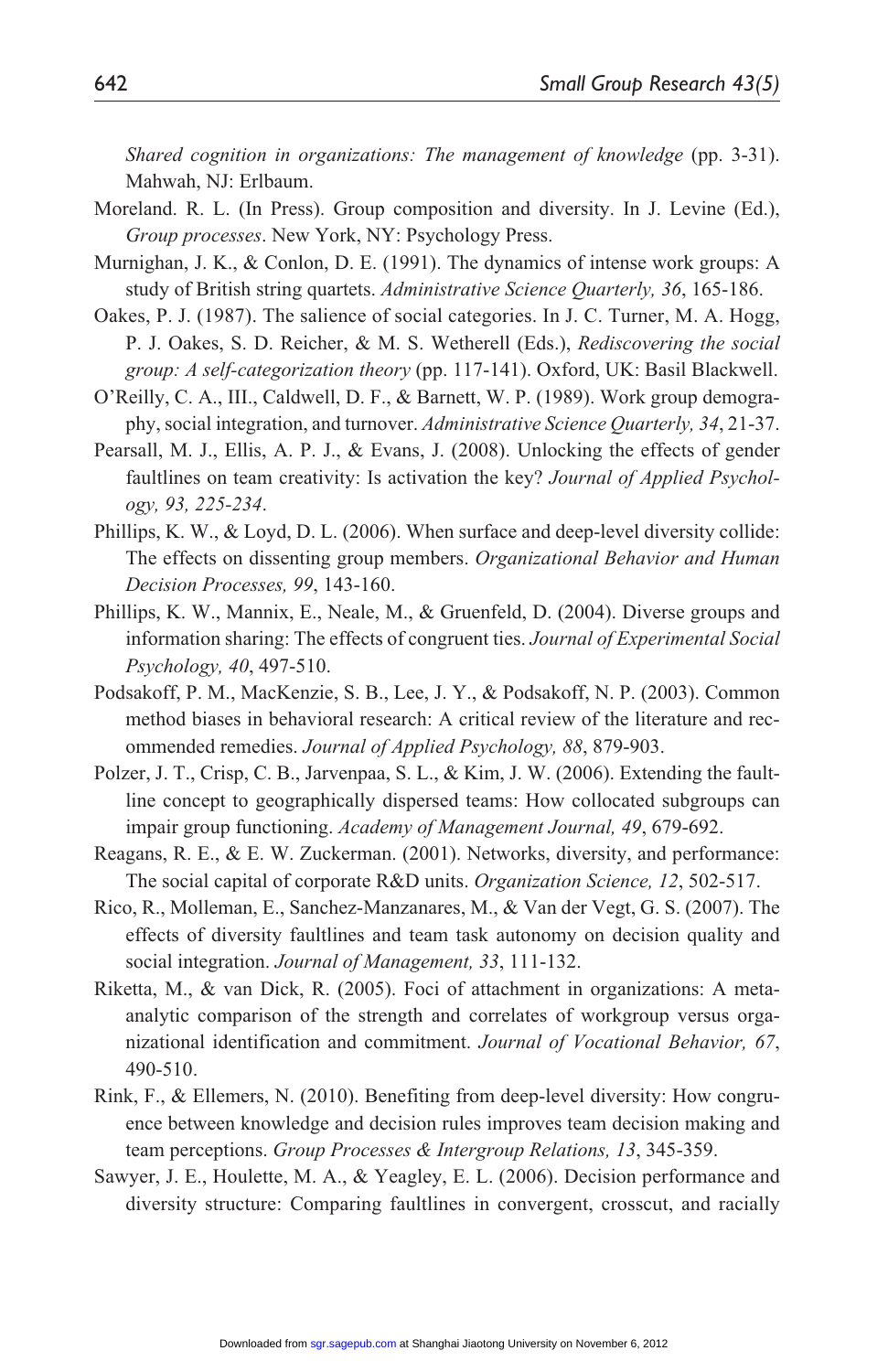homogeneous groups. *Organizational Behavior and Human Decision Processes, 99*, 1-15.

- Schmitt, N., & Stults, D. M. (1985). Factors defined by negatively keyed items: The result of careless respondents? *Applied Psychological Measurement, 9*, 367-373.
- Shaw, J. B. (2004). The development and analysis of a measure of group faultlines. *Organizational Research Methods, 7*, 66-100.
- Shaw, J. B., & Barrett-Power, E. (1998). The effects of diversity on small work group processes and performance. *Human Relations, 51*, 1307-1325,
- Stasser, G., & Titus, W. (1985). Pooling of unshared information in group decision making: Biased information sampling during discussion. *Journal of Personality and Social Psychology, 48*, 1467-1478.
- Steiger, J. H. (1990). Structural model evaluation and modification: An interval estimation approach. *Multivariate Behavioral Research, 25*, 173-180.
- Tajfel, H., & Turner, J. C. (1986). An integrative theory of intergroup conflict. In S. Worchel & W. Austin (Eds.), *Psychology of intergroup relations* (pp. 2-24). Chicago, IL: Nelson-Hall.
- Thatcher, S. M. B., Jehn, K. A., & Zanutto, E. (2003). Cracks in diversity research: The effects of diversity faultlines on conflict and performance. *Group Decision and Negotiation, 12*, 217-241.
- Turner, J. C. (1985). Social categorization and the self-concept: A social cognitive theory of group behavior. In E. J. Lawler (Ed.), *Advances in group processes: Theory and research* (Vol. 2, pp. 77-121). Greenwich, CT: JAI Press.
- Turner, J. C., Hogg, M. A., Oakes, P. J., Reicher, S. D., & Wetherell, M. (1987). *Rediscovering the social group: A self-categorization theory*. Oxford, UK: Basil Blackwell.
- Urban, L. M., & Miller, N. (1998). A theoretical analysis of crossed categorization effects: A meta-analysis. *Journal of Personality and Social Psychology, 74*, 894-908.
- Van Knippenberg, D., & Schippers, M. C. (2007). Work group diversity. In S. T. Fiske, A. E. Kazdin, & D. L. Schacter (Eds.), *Annual Review of Psychology* (Vol. 58, pp. 515-541). Palo Alto, CA: Annual Reviews.
- Widmeyer, W. N., Brawley, L. R., & Carron, A. V. (1985). *The measurement of cohesion in sport teams: The group environment questionnaire*. London, Ontario, Canada: Sports Dynamics.
- Wilder, D. A. (1986). Social categorization: Implications for creation and reduction of intergroup bias. In L. Berkowitz (Ed.), *Advances in experimental social psychology* (Vol. 19, pp. 291-355). Orlando, FL: Academic Press.
- Williams, K. Y., & O'Reilly, C. A., III. (1998). Demography and diversity in organizations: A review of 40 years of research. In B. M. Staw & L. L. Cummings (Eds.), *Research in organizational behavior* (Vol. 20, pp. 77-140). Greenwich, CT: JAI Press.